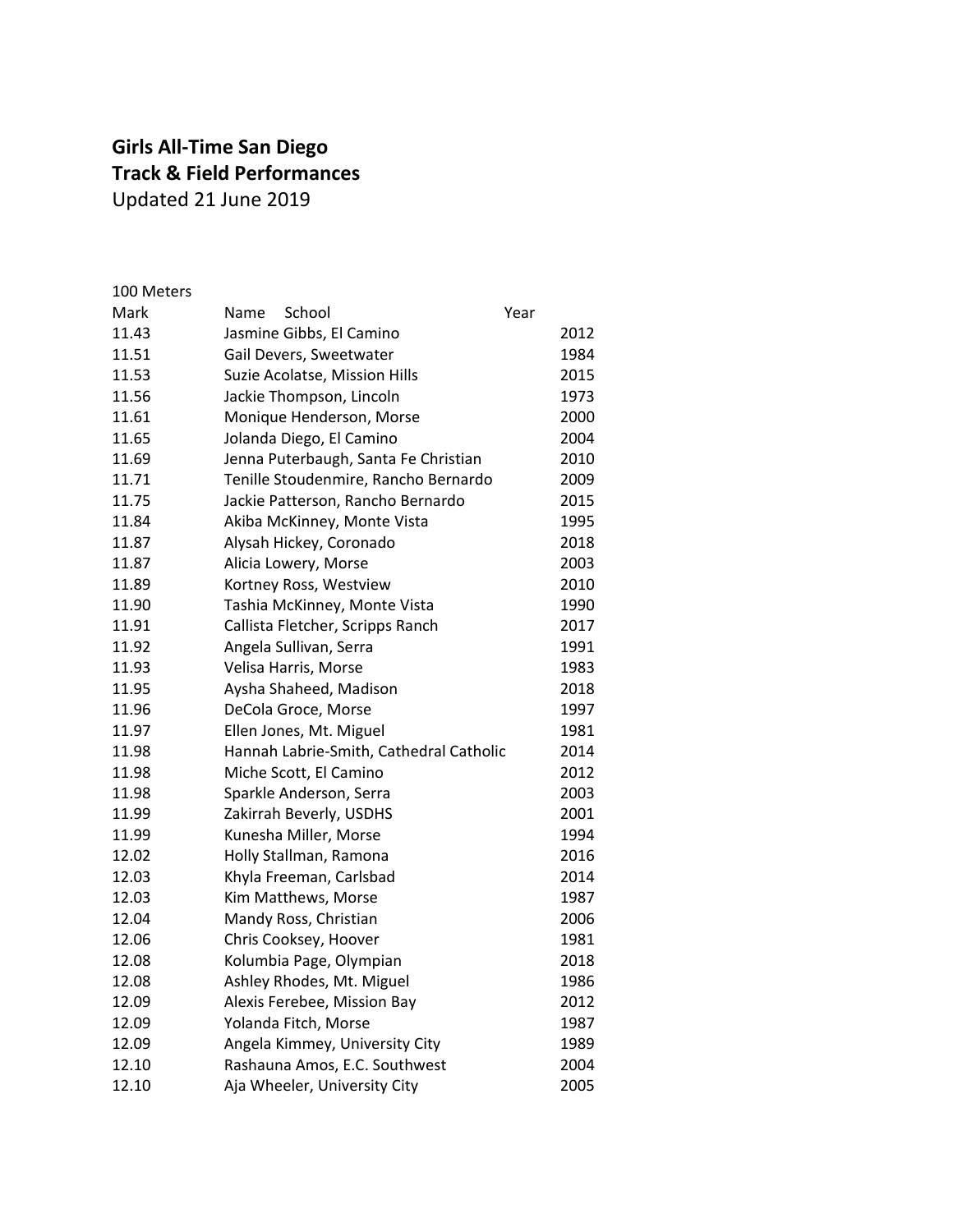| 100 Yards  |                                      |      |
|------------|--------------------------------------|------|
| 11.7       | Judy Reed, Crawford                  | 1978 |
| 11.8       | Vicki Belser, Vista                  | 1977 |
| 11.8       | Janice Wiser, La Jolla               | 1978 |
| 11.8       | Chris Herring, Morse                 | 1978 |
| 11.9       | April Freow, Morse                   | 1985 |
| 11.9       | Charlotte Zepherin, Morse            | 1980 |
| 200 Meters |                                      |      |
| 23.08      | Jackie Thompson, Lincoln             | 1973 |
| 23.16      | Monique Henderson, Morse             | 2001 |
| 23.56      | Jolanda Diego, El Camino             | 2004 |
| 23.69      | Suzie Alcolatse, Mission Hills       | 2015 |
| 23.70      | Jenna Puterbaugh, Santa Fe Christian | 2010 |
| 23.88      | Jasmine Gibbs, El Camino             | 2012 |
| 23.93      | Tenille Stoudenmire, Rancho Bernardo | 2009 |
| 24.06      | Kim Matthews, Morse                  | 1987 |
| 24.11      | Shakara Lott, University City        | 2005 |
| 24.17      | Jackie Patterson, Rancho Bernardo    | 2016 |
| 24.21      | Angela Sullivan, Serra               | 1991 |
| 24.33      | Lana Garner, Morse                   | 1996 |
| 24.43      | Allison Dring, Mt. Carmel            | 1990 |
| 24.44      | Melissa Mongiovi, West Hills         | 2013 |
| 24.46      | Nastassja Hall, RBV                  | 2000 |
| 24.49      | Kunesha Miller, Morse                | 1994 |
| 24.49      | Alexis Hernandez, Mt. Carmel         | 2012 |
| 24.49      | Callista Fletcher, Scripps Ranch     | 2017 |
| 24.51      | Akiba McKinney, Monte Vista          | 1995 |
| 24.52      | Vanessa Houston, Hoover              | 2009 |
| 24.54      | Jada Wilson, El Camino               | 2016 |
| 24.54      | Vanessa Bobo, Morse                  | 2005 |
| 24.60c     | Ellen Jones, Mt. Miguel              | 1981 |
| 24.61      | Dani Johnson, Cathedral              | 2013 |
| 24.62      | DeCola Groce, Morse                  | 1997 |
| 24.63      | Leia Solango, Mira Mesa              | 2018 |
| 24.63      | Monica Henderson, Morse              | 1990 |
| 24.64      | Zikarrah Beverly, USDHS              | 2001 |
| 24.64      | Summer Mason, Carlsbad               | 2015 |
| 24.66      | Mandy Ross, Christian                | 2006 |
| 24.66      | Karly Zlatic, La Jolla               | 2012 |
| 24.69      | Jonette Smiley, Serra                | 2001 |
| 24.69      | Velisa Harris, Morse                 | 1983 |
| 24.71      | Angela Kimmey, University City       | 1990 |
| 24.72      | Casey Loveland, Granite Hills        | 1996 |
| 24.75      | Taylor Larch-Miller, Torrey Pines    | 2012 |
| 24.75      | Tashia McKinney, Monte Vista         | 1990 |
| 24.76      | Kolumbia Page, Olympian              | 2018 |
| 24.77      | Shanique Simpson, Morse              | 2016 |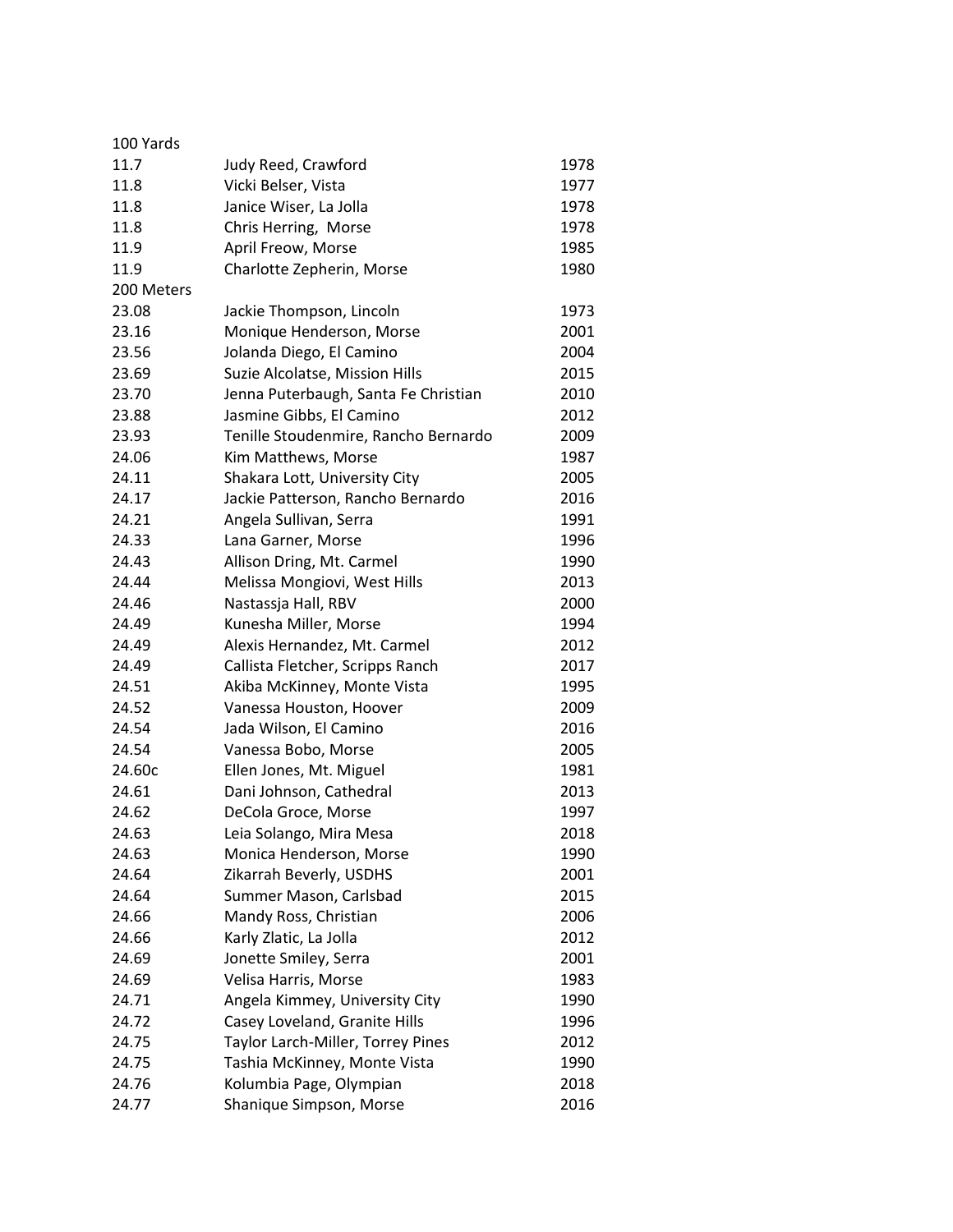| 24.77      | Janie James, Helix                   | 2005 |
|------------|--------------------------------------|------|
| 24.78      | Rashauna Amos, E.C. Southwest        | 2004 |
| 24.82      | Shani Freeman, Crawford              | 1990 |
| 24.83      | Viviana Gonzalez, Mater Dei          | 2013 |
| 24.83      | Ciera Ray, Fallbrook                 | 2000 |
| 24.87      | Estelle Jackson, Morse               | 1981 |
| 24.87      | Katina Bugg, Henry                   | 1990 |
| 24.87      | Alexis Ferebee, Mission Bay          | 2012 |
| 24.92h     | Atiba Green, University City         | 1996 |
| 24.93      | Aja Wheeler, University City         | 2005 |
| 24.94      | Lauren Kodama, Westview              | 2006 |
|            |                                      |      |
| 220 Yards  |                                      |      |
| 24.0       | Judy Reed, Crawford                  | 1978 |
| 24.2       | Janice Wiser, La Jolla               | 1974 |
| 24.3       | Vicki Belser, Vista                  | 1976 |
| 24.4       | Danita Young, Crawford               | 1978 |
| 24.6       | Lauren Russell, Mt. Carmel           | 1982 |
| 24.6       | Nikki Majsterski, Serra              | 2009 |
| 400 Meters |                                      |      |
| 50.74      | Monique Henderson, Morse             | 2000 |
| 53.53      | Janice Wiser, La Jolla               | 1974 |
| 54.05      | Shakara Lott, University City        | 2005 |
| 54.09      | Lana Garner, Morse                   | 1996 |
| 54.29      | Allison Dring, Mt. Carmel            | 1990 |
| 54.37      | Janie James, Helix                   | 2005 |
| 54.70      | Melissa Mongiovi, West Hills         | 2013 |
| 54.79      | Charlotte Zepherin, Morse            | 1980 |
| 55.19      | Shani Freeman, Crawford              | 1989 |
| 55.42      | Alexis Hernandez, Mt. Carmel         | 2012 |
| 55.58      | Betsy Armitage, Clairemont           | 2013 |
| 55.63      | Vanessa Houston, Hoover              | 2009 |
| 55.74      | Olivia Firsching, Cathedral Catholic | 2017 |
| 55.75      | Whitney Schmucker, La Jolla          | 2001 |
| 55.82      | Lesley Noll, Mt. Carmel              | 1985 |
| 55.95      | Dakota Stanly, Mission Hills         | 2019 |
| 55.98      | Lauren Lopez, Carlsbad               | 2013 |
| 56.04      | Kelly McCann, La Costa Canyon        | 2002 |
| 56.14h     | Amy Jones, Henry                     | 1981 |
| 56.16      | Karly Zlatic, La Jolla               | 2012 |
| 56.17      | Adaeze Noble, Olympian               | 2018 |
| 56.17      | Yolanda Fitch, Morse                 | 1986 |
| 56.22      | Corryn Barney, Henry                 | 2011 |
| 56.25      | Hannah Labrie-Smith, Cathedral       | 2015 |
| 56.27      | Gail Devers, Sweetwater              | 1982 |
| 56.30      | Gabby Scott, Westview                | 2015 |
| 56.34      | Ann Caroline Kaseberg, Torrey Pines  | 2016 |
|            |                                      |      |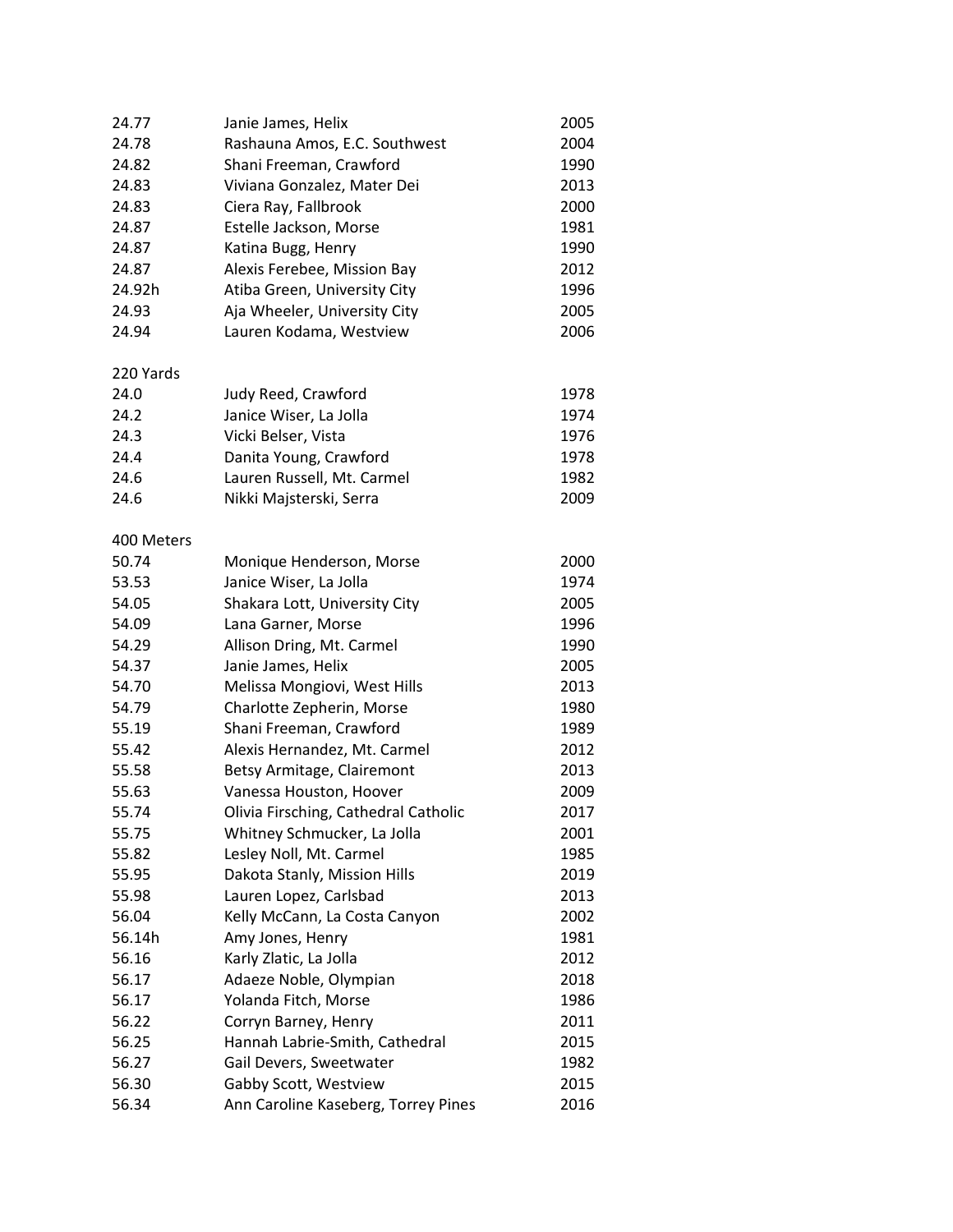| 56.43      | Mandy Ross, Christian                | 2006 |
|------------|--------------------------------------|------|
| 56.46      | Nia Akins, Rancho Bernardo           | 2016 |
| 56.46      | Miriam White, Southwest              | 1985 |
| 56.49      | Michelle Gould, La Costa Canyon      | 2014 |
| 56.53      | Betsabe Ornelas, Olympian            | 2016 |
| 56.53      | Paige Richard, Poway                 | 2017 |
| 56.54h     | Karen Nielsen, Valhalla              | 1984 |
| 56.54      | Leyla McFarland, Eastlake            | 2017 |
| 56.59      | Sabrina Edge, RBV                    | 1996 |
| 56.64      | Amy Taylor, Rancho Bernardo          | 1998 |
| 56.65      | Jasmine Winfield, Oceanside          | 2002 |
| 56.67      | Tracy Baker, Monte Vista             | 1985 |
| 56.67      | Starla Henderson, Morse              | 1998 |
| 56.72      | Tenille Stoudenmire, Rancho Bernardo | 2008 |
| 56.73      | Katina Bugg, Henry                   | 1990 |
| 56.74      | Nastassja Hall, RBV                  | 2001 |
| 56.82      | Jolize Frank, Morse                  | 2015 |
| 56.84      | Jasmine Askew, Scripps Ranch         | 2010 |
| 56.86      | Katrina Wright, University City      | 2018 |
| 56.87      | Jasmine Chukwueke, Scripps Ranch     | 2006 |
| 56.90      | Sophia Aragon, Cathedral Catholic    | 2018 |
| 56.92      | Kolumbiua Page, Olympian             | 2018 |
| 56.94      | Kiley McCarthy, Carlsbad             | 2014 |
| 56.94      | Lakenya Simon-West, Grossmont        | 2005 |
| 56.95      | Aroline Neal, RBV                    | 1998 |
| 56.99      | Naomi Mattos, Fallbrook              | 2001 |
| 56.99      | Sakura Roberson, La Jolla            | 2017 |
| 440 Yards  |                                      |      |
| 56.2       | Tracy Baker, Monte Vista             | 1982 |
| 57.1       | Helen Fulton, Bonita Vista           | 1977 |
| 57.2       | Vanessa Thompson, San Diego          | 1976 |
| 800 Meters |                                      |      |
| 2:08.00    | Lesley Noll, Mt. Carmel              | 1985 |
| 2:08.46    | Laura Chapel, University City        | 1986 |
| 2:08.74    | Jenna Timinsky, San Dieguito         | 2002 |
| 2:08.85    | Kiley McCarthy, Carlsbad             | 2015 |
| 2:08.91    | Nia Akins, Rancho Bernardo           | 2015 |
| 2:09.06    | Darcy Arreola, Grossmont             | 1985 |
| 2:09.11    | Charlotte Kuzminsky, Canyon Crest    | 2011 |
| 2:09.38    | Sakura Roberson, La Jolla            | 2017 |
| 2:09.42    | Whitney Schmucker, La Jolla          | 2002 |
| 2:09.94    | Alli Billmeyer, Torrey Pines         | 2010 |
| 2:10.15    | Denise Upsher, Torrey Pines          | 1986 |
| 2:10.45    | Kelly McCann, La Costa Canyon        | 2003 |
| 2:10.70    | Carina Gillespie, Otay Ranch         | 2013 |
| 2:11.07    | Gail Devers, Sweetwater              | 1982 |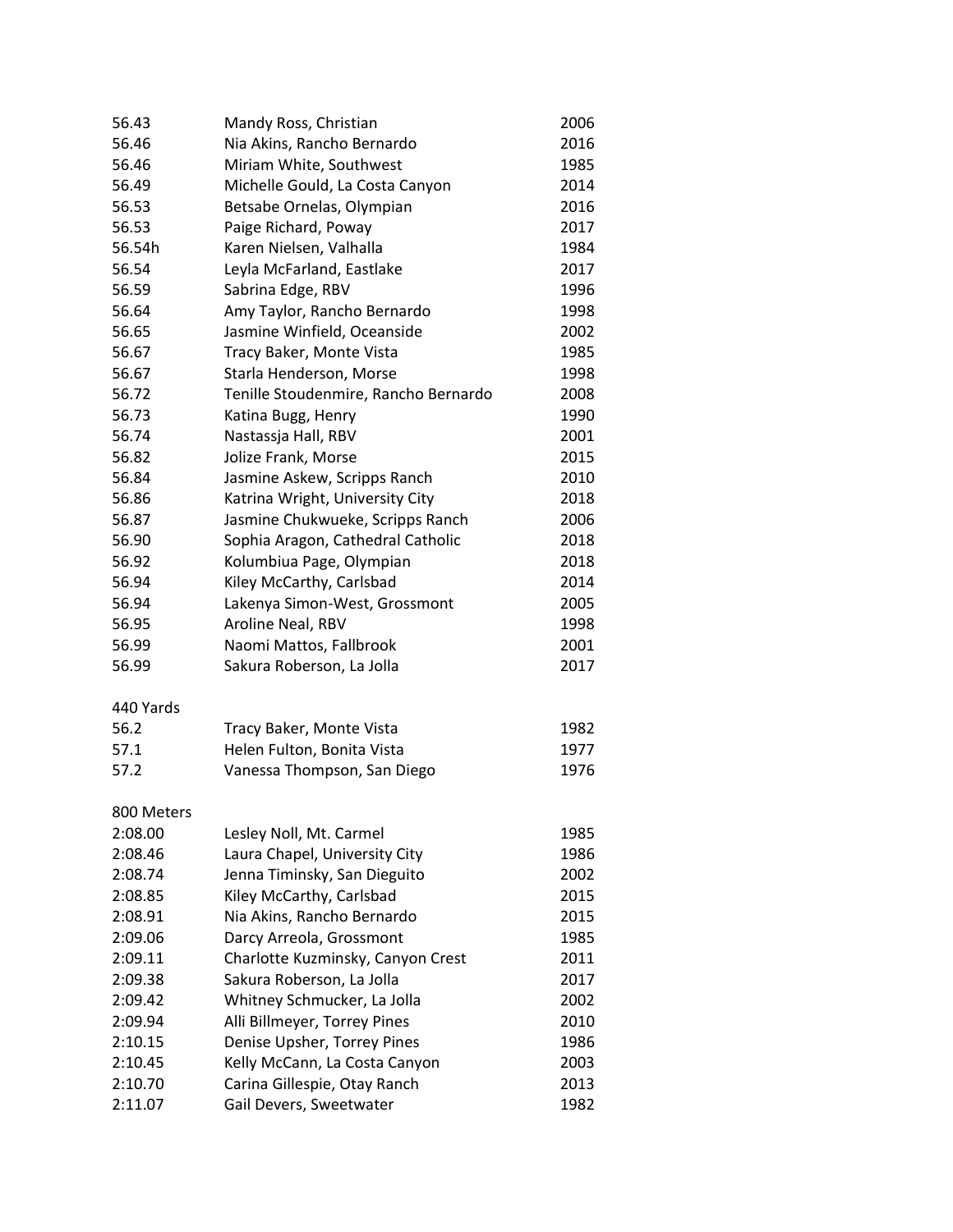| 2:11.79      | Camille Dredge, Torrey Pines     | 1999 |
|--------------|----------------------------------|------|
| 2:12.03      | Robin Eager, Vista               | 1985 |
| 2:12.12      | Ashlyn Dadkhah, Torrey Pines     | 2012 |
| 2:12.16      | Elizabeth Apgar, Lincoln         | 2009 |
| 2:12.24c     | Melanie Hand, Fallbrook          | 1992 |
| 2:12.28      | Katie Sammer, Rancho Bernardo    | 2013 |
| 2:12.34      | Nihal Kayali, La Jolla           | 2009 |
| 2:12.44      | Allison Hall, Rancho Bernardo    | 2002 |
| 2:12.48      | Amonica Phipps, Morse            | 2001 |
| 2:12.61      | Holly Neshat, Scripps Ranch      | 2012 |
| 2:12.62      | Sammy Silva, Our Lady of Peace   | 2009 |
| 2:12.69      | Cassie Atkinson, El Capitan      | 2004 |
| 2:12.77      | Natalie Neshat, Scripps Ranch    | 2012 |
| 2:12.80      | Tracy Baker, Monte Vista         | 1983 |
| 2:12.92      | Julia Morales, Scripps Ranch     | 2018 |
| 2:12.99      | Dani Schuster, Torrey Pines      | 2003 |
| 2:13.08      | Kelly Bernd, Canyon Crest        | 2015 |
| 2:13.26      | Kristi Bache, USDHS              | 1988 |
| 2:13.31      | Sierra Roberson, La Jolla        | 2017 |
| 2:13.38      | Teresa Perez, Coronado           | 2017 |
| 2:13.41      | Amanda Post, Cathedral Catholic  | 2010 |
| 2:13.48      | Charity Stowell, Mt. Carmel      | 1990 |
| 2:13.52      | Jessica Riedman, La Costa Canyon | 2018 |
| 2:13.53      | Amanda Moore, Torrey Pines       | 2006 |
| 2:13.68      | Susan Scott, Mt. Carmel          | 1991 |
| 2:13.85      | Kaelyn Harbison, Westview        | 2013 |
| 2:13.98      | April Montgomery, Helix          | 2003 |
| 2:13.99      | Hallie Pullum, Point Loma        | 2014 |
| 880 Yards    |                                  |      |
| 2:12.0       | Kristina Hand, Fallbrook         | 1988 |
| 2:12.8       | Beth Howell, San Dieguito        | 1975 |
| 2:14.0       | Nel Griffith, Henry              | 1980 |
| 1,600 Meters |                                  |      |
| 4:41.71      | Alli Billmeyer, Torrey Pines     | 2011 |
| 4:42.77      | Darcy Arreola, Grossmont         | 1986 |
| 4:45.46      | McKenna Brown, La Costa Canyon   | 2018 |
| 4:45.46      | Tina Allen, Santana              | 1982 |
| 4:45.98      | Kira Jorgensen, Vista            | 1987 |
| 4:47.67      | Sammy Silva, Our Lady of Peace   | 2009 |
| 4:48.20      | Kelly Lawson, La Costa Canyon    | 2011 |
| 4:49.50      | Erin Menefee, Mt. Carmel         | 2010 |
| 4:49.53      | Laura Chapel, University City    | 1986 |
| 4:49.64      | Molly Grabill, Rancho Bernardo   | 2010 |
| 4:51.39      | Kelly Bernd, Canyon Crest        | 2015 |
| 4:50.02      | Emma Abrahamson, La Costa Canyon | 2014 |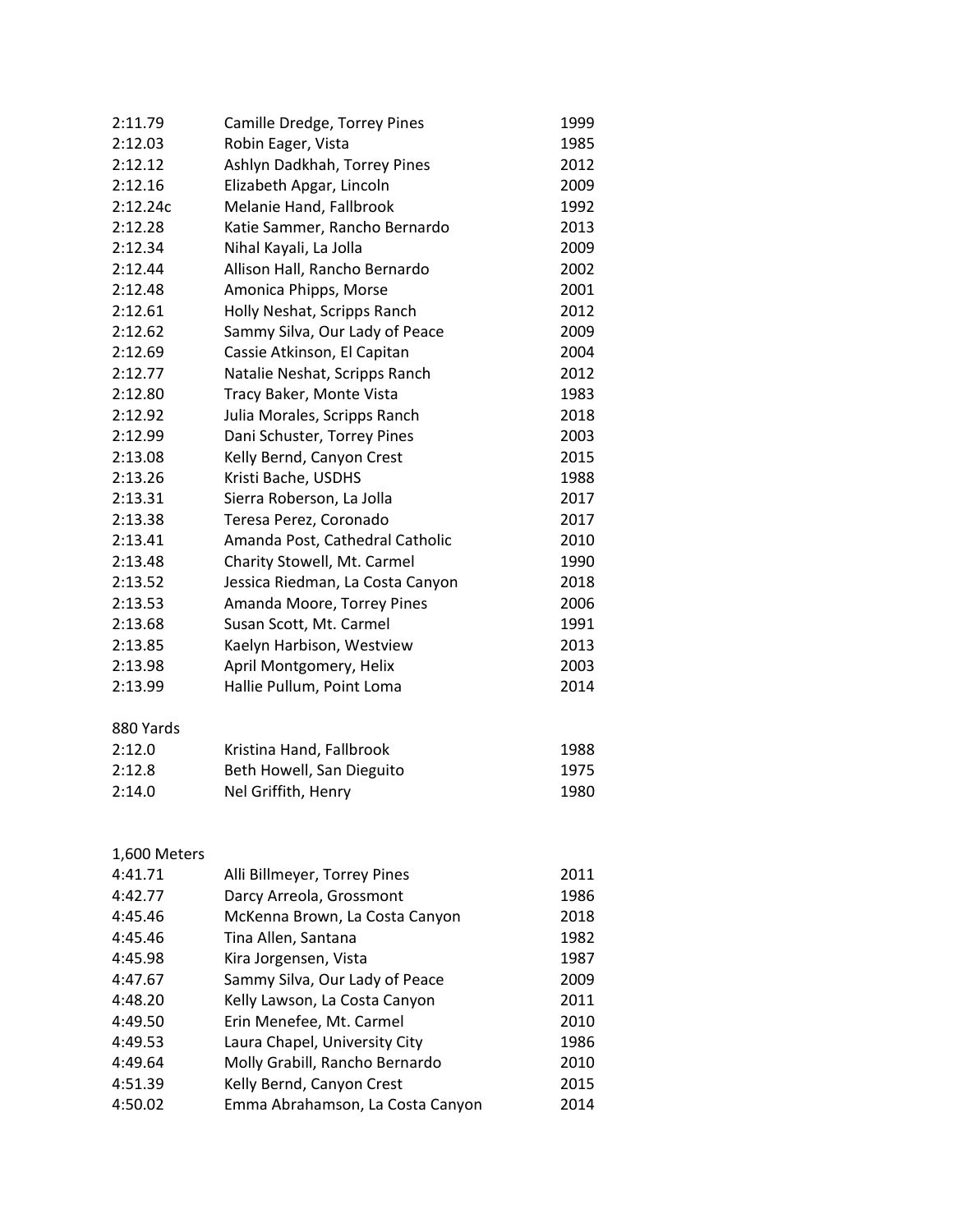| 4:50.26  | Kristin Fahy. La Costa Canyon          | 2018 |
|----------|----------------------------------------|------|
| 4:50.74  | Jessica Riedman, La Costa Canyon       | 2018 |
| 4:50.83  | Milena Glusac, Fallbrook               | 1993 |
| 4:52.30  | Erin Gillingham, Torrey Pines          | 2009 |
| 4:52.42  | Claire Rethmeier, San Pasqual          | 2004 |
| 4:53.36  | Megan Morgan, Torrey Pines             | 2010 |
| 4:54.23  | Desiree Davila, Hilltop                | 2000 |
| 4:54.23  | Dani Schuster, Torrey Pines            | 2002 |
| 4:55.13  | Ashlyn Dadkhah, Torrey Pines           | 2012 |
| 4:55.08  | Julie Ott, USDHS                       | 1997 |
| 4:55.72  | Anne Charles, Canyon Crest             | 2012 |
| 4:55.72  | Jenna Timinsky, San Dieguito           | 2002 |
| 4:56.04h | Julie Bates, Mira Mesa                 | 1984 |
| 4:56.16  | Jennifer Sheflo, Poway                 | 1984 |
| 4:56.18  | Caitlin Krol, Cathedral Catholic       | 2012 |
| 4:56.20  | Claire Becker, Bonita Vista            | 1993 |
| 4:56.25  | Katy Andrews, La Costa Canyon          | 2006 |
| 4:56.43  | Julie Komosinski, Torrey Pines         | 1999 |
| 4:56.77  | Jessie Ooms, University City           | 2003 |
| 4:57.51  | Brianna Miller, Carlsbad               | 2012 |
| 4:57.63  | Lorin Scott, San Pasqual               | 2004 |
| 4:57.69  | Lindsay delaMontaigne, Rancho Bernardo | 2005 |
| 4:57.84  | Bre Schofield, Carlsbad                | 2007 |
| 4:57.88  | Sandy Blakeslee, Vista                 | 1983 |
| 4:57.90  | Sabrina Seay, Mt. Carmel               | 2013 |
| 4:58.11  | Julia Yang, Westview                   | 2012 |
| 4:58.27  | Savannah Vasquez, Mission Hills        | 2010 |
| 4:58.87  | Shanna St. Laurent, Rancho Buena Vista | 2008 |
| 4:58.91  | Sariah St. Laurent, El Camino          | 2004 |
| 4:58.96  | Lexi Watkins, LJCD                     | 2018 |
| 4:59.00  | Kiley McCarthy, Carlsbad               | 2017 |
| 4:59.21  | Tricia Mattson, Fallbrook              | 1997 |
| 4:59.27  | Marie Raffray, San Dieguito            | 2003 |
| 4:59.34  | Stephanie Fedorchak, Fallbrook         | 1984 |
| 4:59.38  | Savannah Vasquez, Mission Hills        | 2009 |
| 4:59.39  | Angela Ortlieb, San Pasqual            | 2014 |
| 4:59.41  | Bryanna Fuller, Rancho Bernardo        | 2015 |
| 4:59.42  | Sarah Abrahamson, La Costa Canyon      | 2015 |
| 4:59.43  | Nia Akins, Rancho Bernardo             | 2016 |
| 4:59.44  | Ellie Abrahamson, La Costa Canyon      | 2013 |
| 4:59.39  | Rebecca Bostwick, University City      | 2005 |
| 4:59.50  | Shanoah Souza, La Costa Canyon         | 2011 |
| 4:59.62  | Jessy Hansen, University City          | 2012 |
| Mile     |                                        |      |
| 4:47.01  | McKenna Brown, La Costa Canyon         | 2018 |
| 4:55.26  | Kristi Bache, USDHS                    | 1988 |
| 4:55.7   | Cheryl Flowers, Valhalla               | 1977 |
| 4:56.00  | Jessica Riedman, La Costa Canyon       | 2018 |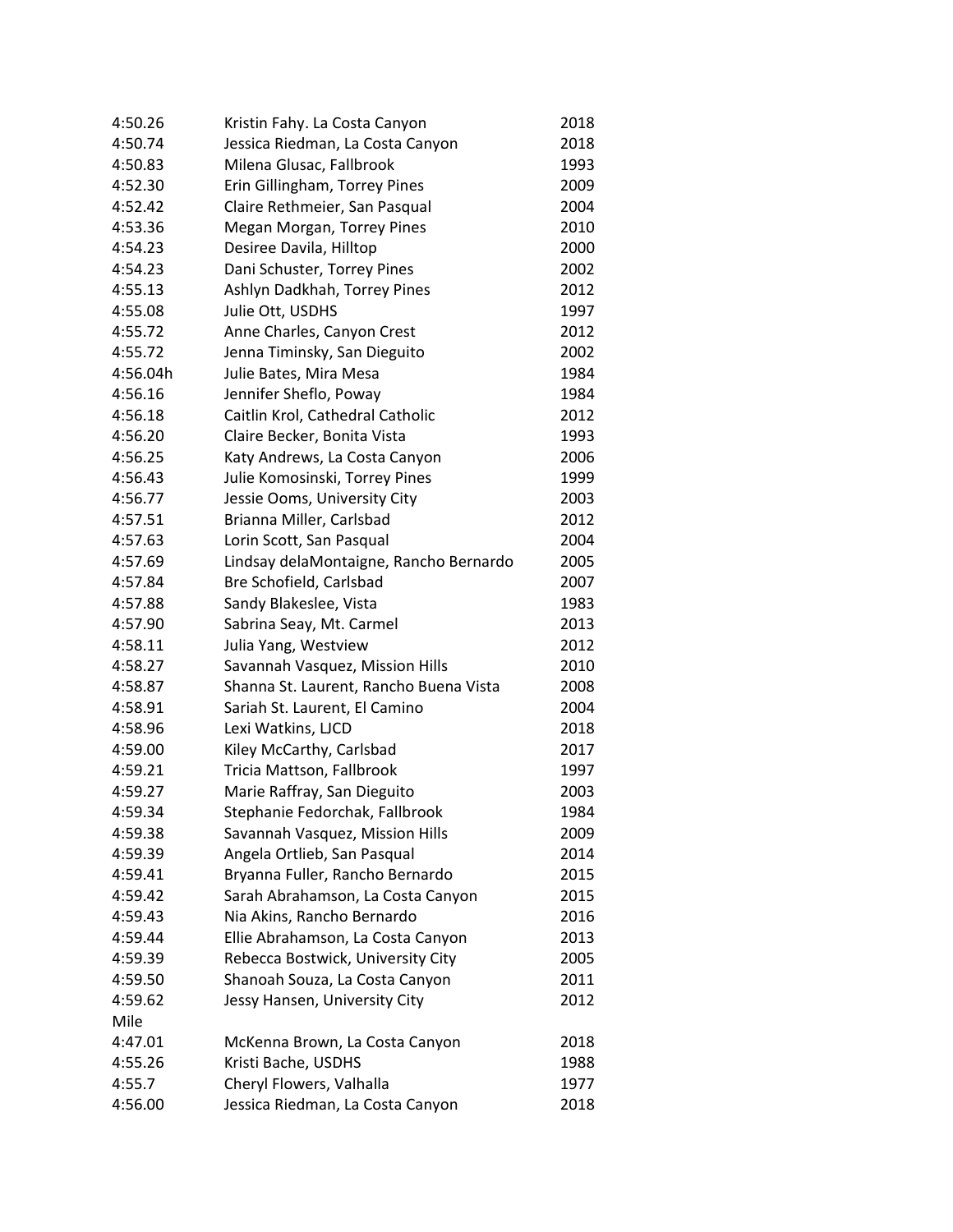| 4:58.34      | Nicolette Sorensen, Torrey Pines  | 2013 |
|--------------|-----------------------------------|------|
| 4:59.14      | Nihal Kayali, La Jolla            | 2009 |
|              |                                   |      |
| 3,200 Meters |                                   |      |
| 10:15.97     | McKenna Brown, La Costa Canyon    | 2018 |
| 10:16.44     | Kristin Fahy, La Costa Canyon     | 2018 |
| 10:18.92     | Alli Billmeyer, Torrey Pines      | 2011 |
| 10:19.17     | Molly Grabill, Rancho Bernardo    | 2011 |
| 10:23.50     | Emma Abrahamson, La Costa Canyon  | 2014 |
| 10.24.23     | Kira Jorgensen, Vista             | 1987 |
| 10:24.61     | Milena Glusac, Fallbrook          | 1991 |
| 10:25.96c    | Claire Rethmeier, San Pasqual     | 2004 |
| 10:27.73     | Shanoah Souza, La Costa Canyon    | 2011 |
| 10:29.65     | Aimee Trujillo, Poway             | 2011 |
| 10.29.70     | Megan Morgan, Torrey Pines        | 2010 |
| 10:31.07     | Betsy Chadwick, Mira Mesa         | 1981 |
| 10:32.62     | Sandy Blakeslee, Vista            | 1983 |
| 10:36.05     | Darcy Arreola, Grossmont          | 1986 |
| 10:36.34     | Courtney Baird, Helix             | 1999 |
| 10:36.58     | Katy Andrews, La Costa Canyon     | 2007 |
| 10:36.83     | Julie Manson, Rancho Bernardo     | 2000 |
| 10:37.05     | Kelly Bernd, Canyon Crest         | 2016 |
| 10:38.0      | Nicole Nugent, Torrey Pines       | 1987 |
| 10:38.23     | Sammy Silva, Our Lady of Peace    | 2009 |
| 10:40.12     | Maureen Winner, Torrey Pines      | 1984 |
| 10:40.34     | Desiree Davila, Hilltop           | 2001 |
| 10:40.84     | Kelly Lawson, La Costa Canyon     | 2012 |
| 10:41.44     | Tina Allen, Santana               | 1982 |
| 10:41.65     | Shelly Lachel, Monte Vista        | 1981 |
| 10.42.7      | Julie Ott, USDHS                  | 1997 |
| 10:43.18     | Mira Hornbacher, RBV              | 1989 |
| 10.43.8      | Lori Giacinti, USDHS              | 1997 |
| 10:44.24     | Kelsey O'Connell, Torrey Pines    | 2013 |
| 10:44.34     | Erica Barrett, Westview           | 2016 |
| 10:45.41     | Ashlyn Dadkhah, Torrey Pines      | 2012 |
| 10:45.48     | Melissa Keim, San Pasqual         | 1993 |
| 10:45.48     | Nicolette Sorensen, Torrey Pines  | 2013 |
| 10:45.65     | Patricia Miessner, Eastlake       | 2018 |
| 10.45.91     | Sabrina Seay, Mt. Carmel          | 2013 |
| 10.46.01     | Laura Moran, Mt. Carmel           | 2016 |
| 10:46.04     | Kira Loren, Canyon Crest          | 2016 |
| 10:46.46     | Angela Ortlieb, San Pasqual       | 2014 |
| 10:46.63     | Ellie Abrahamson, La Costa Canyon | 2012 |
| 10:46.84     | Sheree Shea, University City      | 2009 |
| 10:47.26     | Loretta Kilmer, Ramona            | 2001 |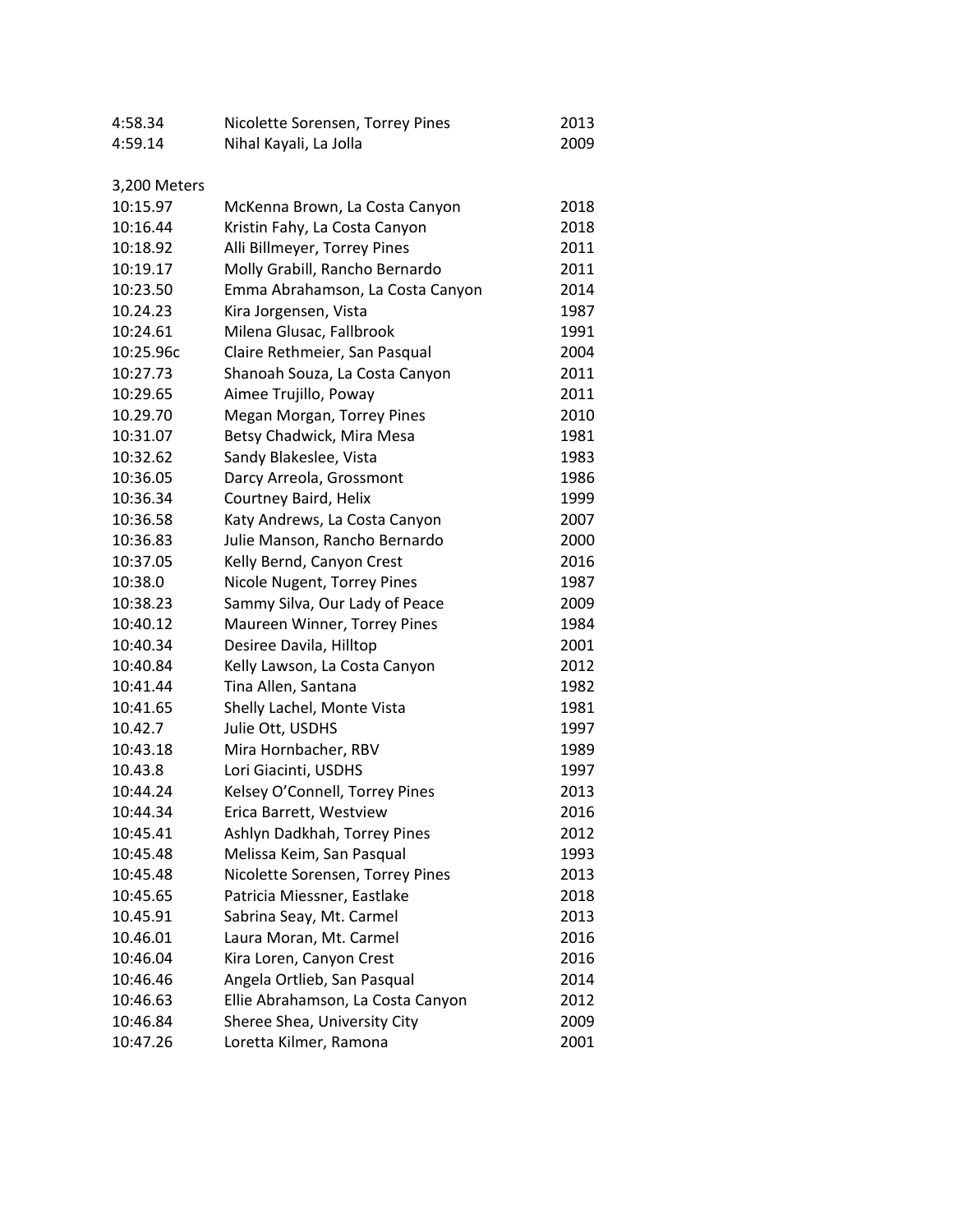| 2-Mile                                     |      |
|--------------------------------------------|------|
| 10:29.07<br>Claire Rethmeier, San Pasqual  | 2004 |
| Carol Keller, Helix<br>10:44.6             | 1977 |
| 10:47.7<br>Cheryl Flowers, Valhalla        | 1979 |
| 10:49.8<br>Teri Brown, San Pasqual         | 1979 |
|                                            |      |
| 100 Hurdles (33')                          |      |
| 13.86<br>Dani Johnson, Cathedral Catholic  | 2015 |
| Danielle Littleton, Vista<br>14.13         | 2009 |
| 14.17<br>Hannah Nealis, Valley Center      | 2016 |
| Asia Smith, Mission Vista<br>14.26         | 2017 |
| 14.27<br>Taylor Larch-Miller, Torrey Pines | 2012 |
| 14.28<br>Jessica Eggleston, El Camino      | 2003 |
| 14.32<br>Gail Devers, Sweetwater           | 1984 |
| 14.32<br>Leah Molter, Valhalla             | 2015 |
| 14.33<br>Laiah Blue, Granite Hills         | 2004 |
| 14.35<br>Erin Blunt, San Pasqual           | 1992 |
| Hannah Labrie-Smith, Cathedral<br>14.36    | 2014 |
| 14.38<br>Sophia Redon, San Diego           | 2018 |
| Devin Collins, Granite Hills<br>14.38      | 2011 |
| 14.41<br>Tajanique Bell, Scripps Ranch     | 2016 |
| 14.49<br>Andria Booker, El Camino          | 1998 |
| 14.50<br>Joniece Ervin, Oceanside          | 2012 |
| 14.52<br>Shakira Thompson, Helix           | 2005 |
| 14.54<br>Sydney Magdalena, Olympian        | 2014 |
| 14.54<br>Kim Dill, Poway                   | 1990 |
| 14.62<br>Melissa Barnum, Rancho Bernardo   | 2009 |
| 14.62<br>Tamika Brazzel, El Camino         | 2011 |
| 14.64<br>Kelli Hancock, La Jolla           | 2013 |
| 14.69<br>Alishia Carter, Rancho Bernardo   | 1998 |
| 14.73<br>Iesha Iwobe, Oceanside            | 2010 |
| 14.76<br>Alyssa Chang, Otay Ranch          | 2012 |
| 14.78<br>Tanisha Johnson, Helix            | 2002 |
| 14.78<br>Morgan Rehm, San Pasqual          | 2013 |
| 14.80<br>Susanna Marshall, Canyon Crest    | 2008 |
| 14.80<br>Janaysha Lyons-Walker, Morse      | 2013 |
| 14.82<br>Latanya Agurs, Grossmont          | 1998 |
| 14.84<br>Kate Thomas, Torrey Pines         | 2018 |
| 14.86<br>Katie Coin, Rancho Bernardo       | 2000 |
| 14.87<br>Tyra Jones, San Marcos            | 2014 |
| Meggie Afenir, Escondido<br>14.93          | 2003 |
| 14.93<br>Tia Knight, Steele Canyon         | 2011 |
| Morgan Rehm, San Pasqual<br>14.96          | 2011 |
| 14.99<br>Bahed Hernandez, Mt. Carmel       | 1996 |
| 15.02<br>Hayley O'Brien, Valhalla          | 2009 |
| 15.03<br>Kiesha Porter, Mira Mesa          | 1994 |
| Carli Lloyd, Fallbrook<br>15.05            | 2005 |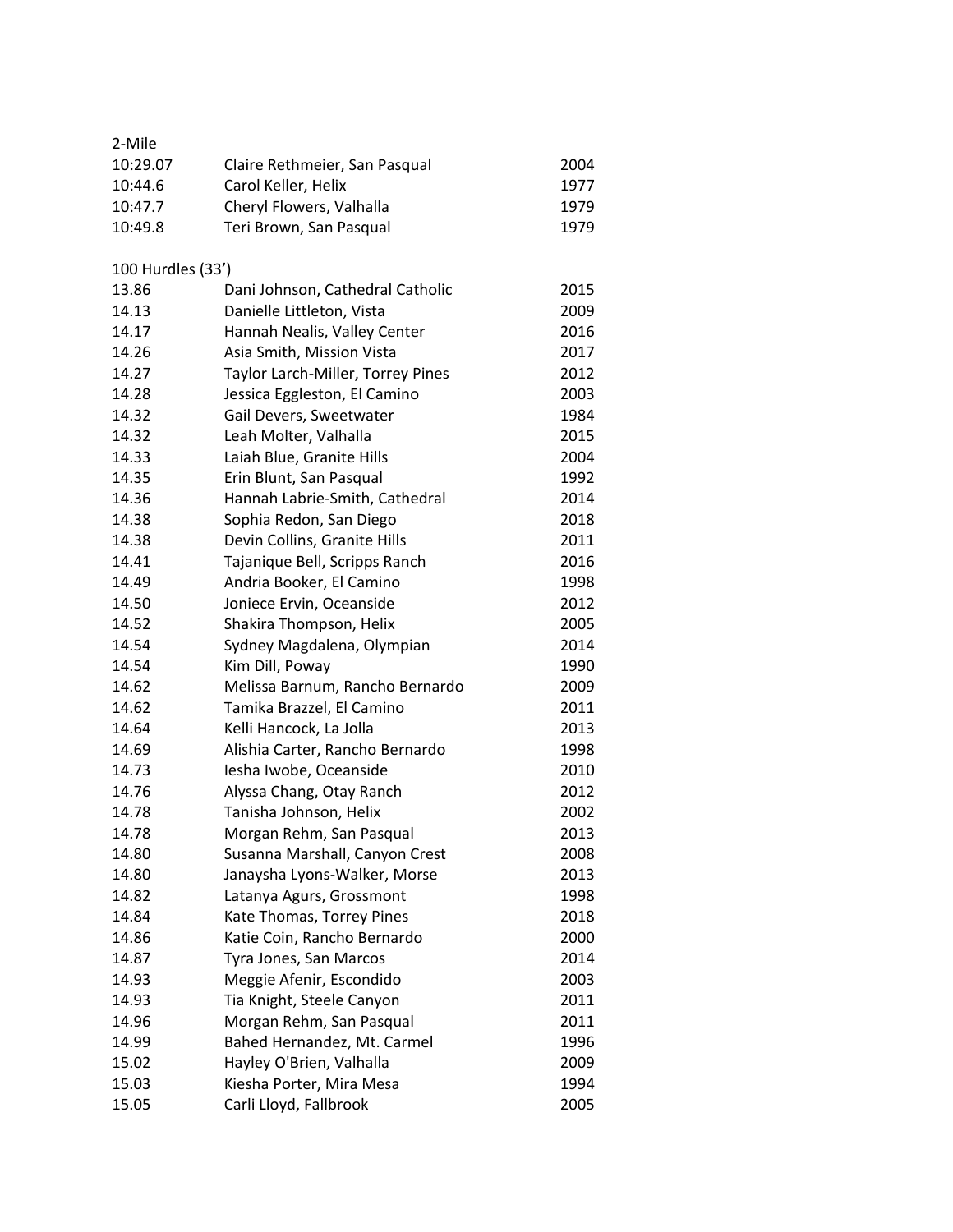| 15.06           | Jasmine Young, Serra                    | 2014 |
|-----------------|-----------------------------------------|------|
| 15.09           | Larissa Johnson, Poway                  | 2013 |
| 15.09           | Charay Savage, Otay Ranch               | 2006 |
| 15.09           | Teigen O'Donnell, La Costa Canyon       | 2017 |
|                 |                                         |      |
| 300 Low Hurdles |                                         |      |
| 41.30           | Dani Johnson, Cathedral                 | 2015 |
| 41.67           | Hannah Labrie-Smith, Cathedral Catholic | 2014 |
| 41.99           | Tajanique Bell, Steele Canyon           | 2016 |
| 42.26           | Gail Devers, Sweetwater                 | 1983 |
| 42.32           | Leah Molter, Valhalla                   | 2015 |
| 42.59           | Kelli Hancock, La Jolla                 | 2013 |
| 42.62           | Joniece Ervin, Oceanside                | 2012 |
| 42.69           | Erin Blunt, San Pasqual                 | 1991 |
| 42.71           | Alia Scott, Vista                       | 2018 |
| 42.75           | Taylor Larch-Miller, Torrey Pines       | 2012 |
| 43.04           | Tanisha Johnson, Eastlake               | 2000 |
| 43.44           | Kelli Hancock, La Jolla                 | 2012 |
| 43.53           | Kate Thomas, Torrey Pines               | 2018 |
| 43.61           | Megan Mattson, Sage Creek               | 2018 |
| 43.63           | Tamika Brazzel, El Camino               | 2012 |
| 43.67           | Maya Occiano, Mission Hills             | 2018 |
| 43.67           | Madilyn Mayo, Grossmont                 | 2018 |
| 43.67           | Devin Collins, Granite Hills            | 2011 |
| 43.80           | Janaysha Lyons-Walker, Morse            | 2013 |
| 43.82           | Laiah Blue, Granite Hills               | 2004 |
| 43.82           | Catie Coin, Rancho Bernardo             | 2000 |
| 43.86           | Audrey Pound, Poway                     | 2001 |
| 43.91           | Jessica Garcia, Rancho Bernardo         | 2013 |
| 43.94           | Shannon Proffer, Santana                | 1990 |
| 43.96           | Michelle Outlaw, Lincoln                | 1986 |
| 43.99           | Morgan Rehm, San Pasqual                | 2013 |
| 44.00           | Janet Duffy, Mt. Carmel                 | 1984 |
| 44.03           | Hannah Nealis, Valley Center            | 2016 |
| 44.10           | Rudy Mandell, Del Norte                 | 2016 |
| 44.30           | Danielle Littleton, Vista               | 2009 |
| 44.30           | Jessica Eggleston, El Camino            | 2003 |
| 44.30           | Nastassja Hall, RBV                     | 2002 |
| 44.44           | Kim Dill, Poway                         | 1989 |
| 44.44           | Cassandra Tyson, Mt. Carmel             | 1989 |
| 44.46           | Carrie Vickery, El Capitan              | 1995 |
| 44.47           | Carlene Jones, Morse                    | 1993 |
| 44.51           | Bryeanna Barmer, Helix                  | 2000 |
| 44.56           | Sharita Thompson, Helix                 | 2006 |
| 44.53           | Wendy Edelen, Crawford                  | 1981 |
| 44.59           | <b>Stacy Thompson, Morse</b>            | 1988 |
| 44.60           | Kiesha Porter, Mira Mesa                | 1994 |
| 44.60           | Tisha Matthews, El Camino               | 1998 |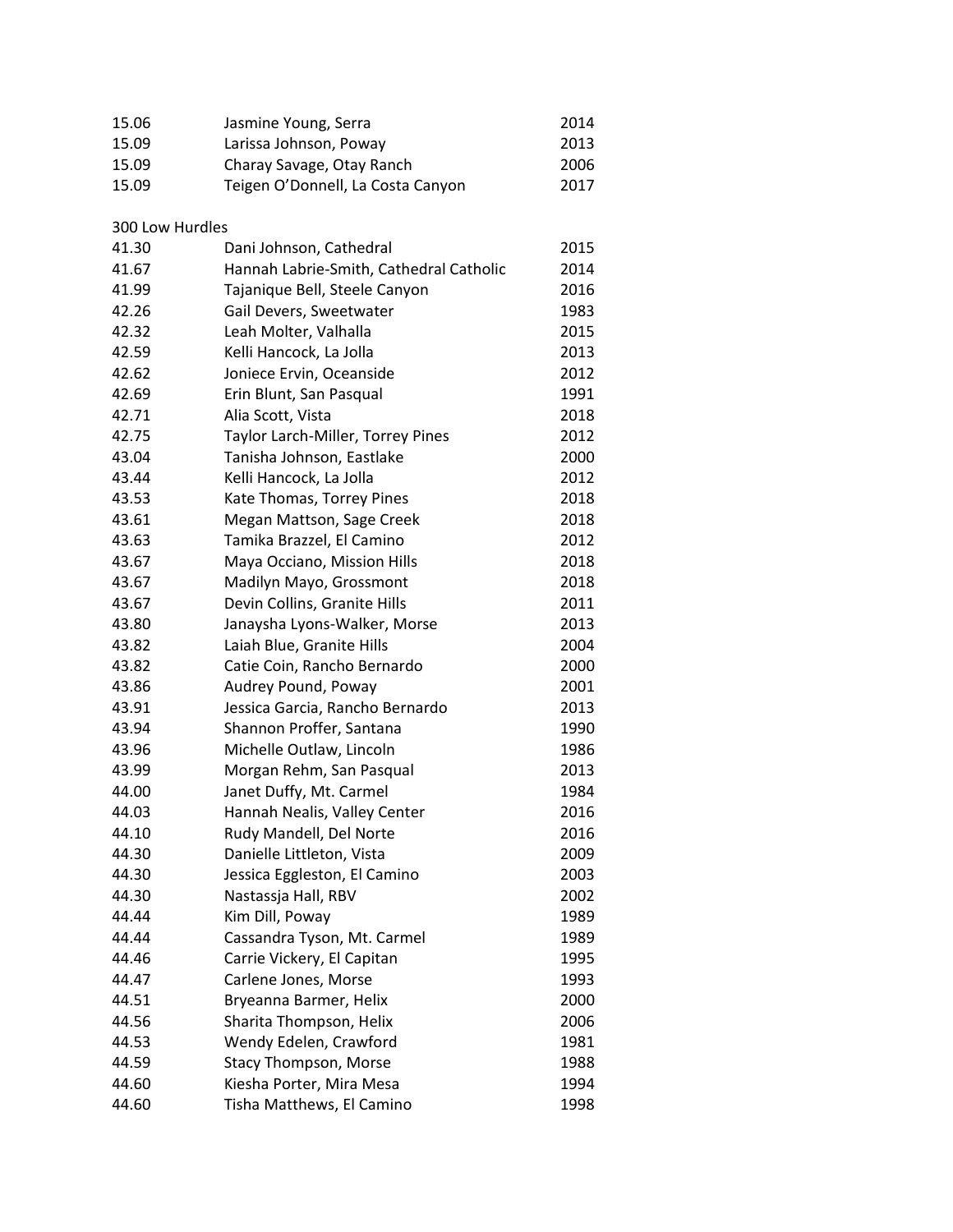| 44.64                    | Jennifer Pedroza, Escondido    | 2018 |
|--------------------------|--------------------------------|------|
| 44.64                    | Unika Smith, Lincoln           | 2000 |
| 44.66                    | Monique Van, Steele Canyon     | 2013 |
| 44.69                    | Marline Estell, Mission Hills  | 2011 |
| 44.71                    | Maddie Murray, Poway           | 2015 |
| 44.80                    | Cathy Stark, San Pasqual       | 1989 |
| 44.80                    | Breanna Curry, University City | 2014 |
| 44.81                    | Sydney Magdalena, Olympian     | 2012 |
| 44.83                    | T'Shara Hicks, University City | 2004 |
| 44.83                    | Jeyla Spencer, San Diego       | 2013 |
| 44.90                    | Julie Cartere, Southwest       | 1982 |
| 44.90                    | Erin DeHahn, Hilltop           | 1999 |
| 44.91                    | Annie King, La Jolla           | 1981 |
| 400 Meter relay          |                                |      |
| 45.94c (46.14y) Crawford |                                | 1977 |
| 46.35                    | Morse                          | 2001 |
| 46.42                    | El Camino                      | 2003 |
| 46.44                    | Morse                          | 2000 |
| 46.44                    | Morse                          | 1996 |
| 46.68                    | Morse                          | 1998 |
| 46.78                    | Morse                          | 1994 |
| 46.82                    | El Camino                      | 2004 |
| 46.89                    | Morse                          | 1987 |
| 46.99                    | Morse                          | 1995 |
| 47.00c (47.20y) Crawford |                                | 1978 |
| 47.03                    | El Camino                      | 2002 |
| 47.06                    | Poway                          | 2008 |
| 47.12                    | Morse                          | 1989 |
| 47.28                    | Olympian                       | 2018 |
| 47.29                    | Morse                          | 2005 |
| 47.31                    | <b>Torrey Pines</b>            | 2012 |
| 47.33                    | Morse                          | 1991 |
| 47.37                    | Rancho Bernardo                | 2015 |
| 47.38                    | Morse                          | 2003 |
| 47.41                    | Morse                          | 1982 |
| 47.45                    | Morse                          | 1985 |
| 47.46                    | San Marcos                     | 2018 |
| 47.48                    | Morse                          | 1997 |
| 47.54                    | <b>Cathedral Catholic</b>      | 2015 |
| 47.54                    | Morse                          | 1999 |
| 47.59                    | <b>University City</b>         | 2005 |
| 47.60                    | Helix                          | 2002 |
| 47.62                    | El Camino                      | 2000 |
| 47.65                    | Lincoln                        | 1998 |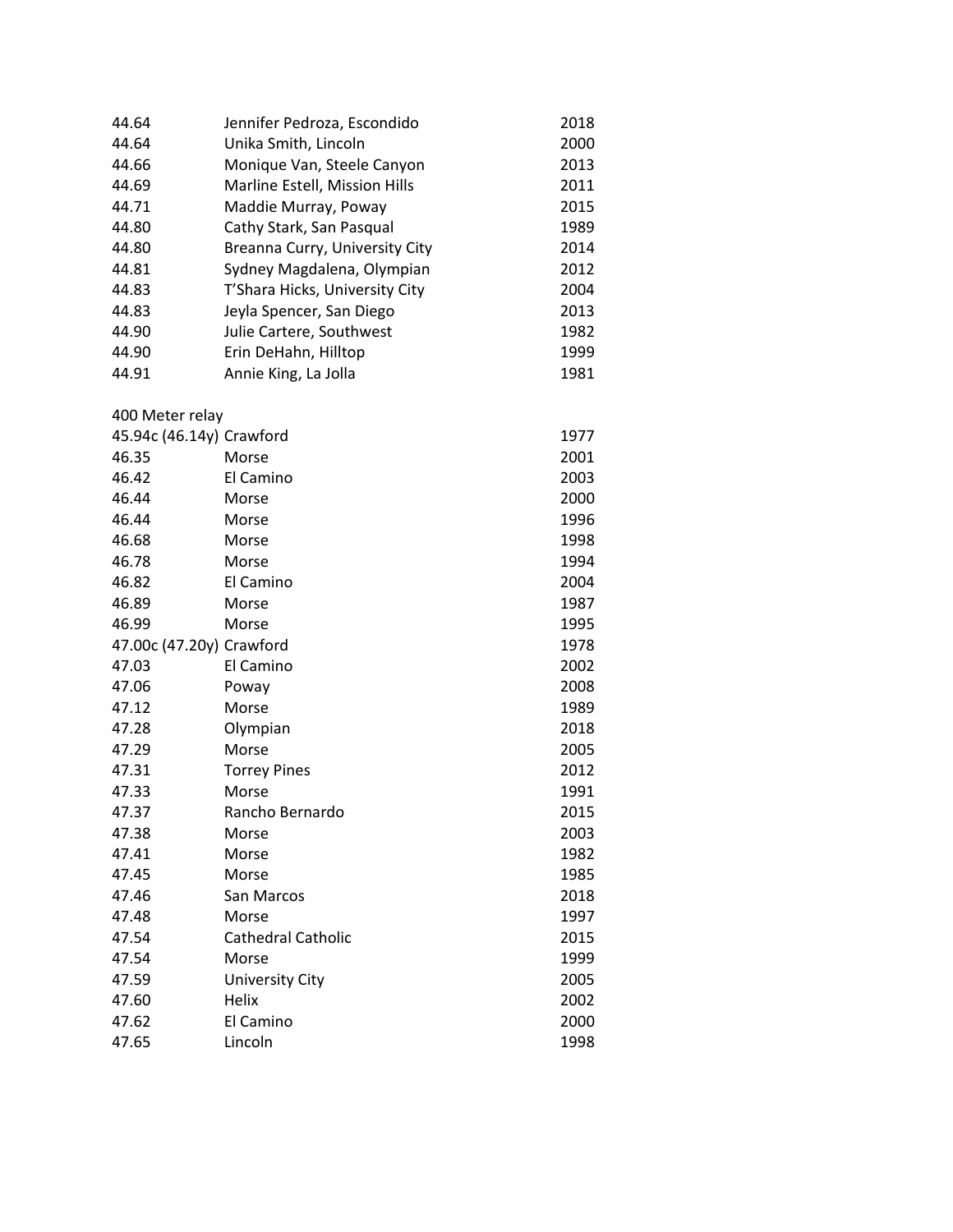| 1,600 Meter Relay  |                                 |      |  |
|--------------------|---------------------------------|------|--|
| 3:47.63            | Cathedral Catholic              | 2015 |  |
| 3:49.12h           | Morse                           | 1996 |  |
| 3:49.75            | Mt. Carmel                      | 1991 |  |
| 3:50.66            | <b>Torrey Pines</b>             | 2012 |  |
| 3:51.38            | Morse                           | 1999 |  |
| 3:51.75            | La Jolla                        | 2012 |  |
| 3:52.20            | San Pasqual                     | 1991 |  |
| 3:52.28            | Carlsbad                        | 2012 |  |
| 3:52.31            | Morse                           | 1993 |  |
| 3:52.35            | Olympian                        | 2018 |  |
| 3:52.61            | <b>Torrey Pines</b>             | 2018 |  |
| 3:52.72            | Morse                           | 2001 |  |
| 3:53.03            | La Jolla                        | 2016 |  |
| 3:53.07            | San Pasqual                     | 1992 |  |
| 3:53.07            | La Costa Canyon                 | 2005 |  |
| 3:53.32            | La Jolla                        | 2017 |  |
| 3:53.43            | Morse                           | 1997 |  |
| 3:53.44            | Mt. Carmel                      | 1992 |  |
| 3:53.59            | <b>University City</b>          | 2004 |  |
| 3:53.84h           | Mt. Carmel                      | 1990 |  |
| 3:53.95            | Mt. Carmel                      | 1989 |  |
| 3:53.98            | La Jolla                        | 2013 |  |
| 3:53.99            | <b>Mission Hills</b>            | 2018 |  |
| 3:54.12            | La Costa Canyon                 | 2016 |  |
| 3:54.12            | Mt. Carmel                      | 2009 |  |
| 3:54.31            | Mt. Carmel                      | 1985 |  |
| 3:54.35            | Morse                           | 1991 |  |
| 3:54.78            | Rancho Bernardo                 | 2014 |  |
| 3:54.86            | Olympian                        | 2017 |  |
| 3:54.90            | <b>Cathedral Catholic</b>       | 2016 |  |
| 3:54.91            | Carlsbad                        | 2013 |  |
| Mile Relay         |                                 |      |  |
| 3:50.47            | Crawford                        | 1981 |  |
| 3:51.93            | Crawford                        | 1978 |  |
| 3:52.01            | Morse                           | 1981 |  |
| 3:53.6             | Crawford                        | 1977 |  |
|                    |                                 |      |  |
| High Jump          |                                 |      |  |
| $6 - 1\frac{3}{4}$ | Sue McNeal, Carlsbad            | 1979 |  |
| $5 - 11$           | Whitney Sisler, La Costa Canyon | 2007 |  |
| 5-10 %             | Jamie Klages, Coronado          | 2005 |  |
| $5 - 10$           | Alysah Hickey, Coronado         | 2018 |  |
| $5 - 10$           | Lynn Patrick, Serra             | 1988 |  |

5-10 Lynn Patrick, Serra<br>5-9 Breanna Curry, University City 2013 Breanna Curry, University City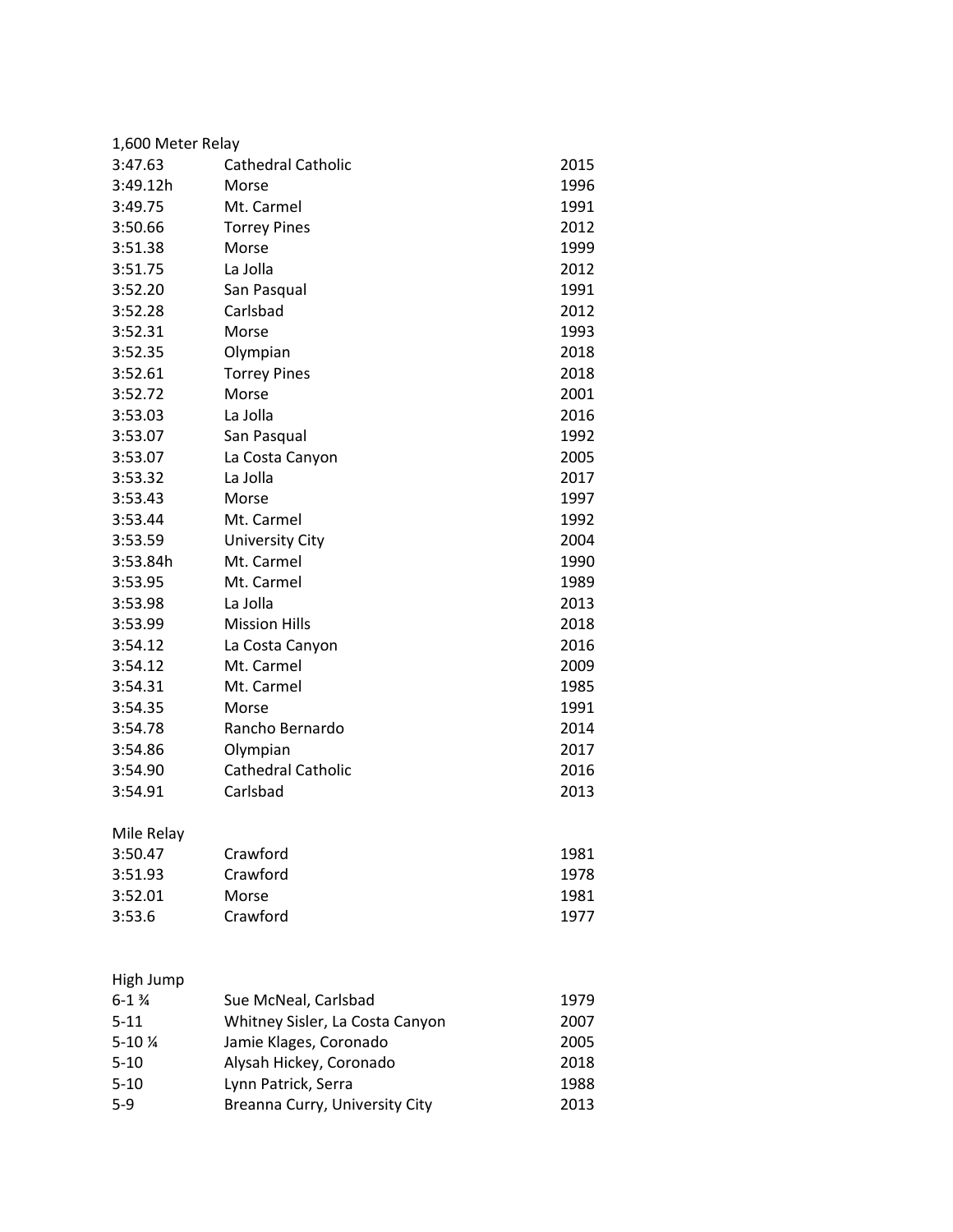| $5-9$              | Danielle Bryan, El Camino      | 2012 |
|--------------------|--------------------------------|------|
| $5 - 9$            | Lisa Underhill, RBV            | 1997 |
| $5 - 8\frac{1}{2}$ | Lindsay Whetstine, Mt. Carmel  | 2005 |
| $5 - 8\frac{1}{4}$ | Chris Remmling, San Dieguito   | 1976 |
| $5 - 8\frac{1}{4}$ | Karyn Armstrong, Torrey Pines  | 1988 |
| $5 - 8\frac{1}{4}$ | Sara Macey, Vista              | 2008 |
| $5 - 8$            | Jackie Anderson, Mt. Miguel    | 1986 |
| $5 - 8$            | Christy Kurras, Poway          | 1988 |
| $5 - 7\frac{1}{2}$ | Cindy Gilbert, Oceanside       | 1974 |
| $5 - 7$            | Denise Parker, Hoover          | 1964 |
| $5 - 7$            | Gabby LeClaire, Monte Vista    | 1981 |
| $5 - 7$            | Kim Reed, Valhalla             | 1984 |
| $5 - 7$            | Bonnie Zabinsky, Valley Center | 2004 |

Pole Vault

| $13-6$      | Kortney Ross, Westview              | 2010 |
|-------------|-------------------------------------|------|
| $13 - 3$    | Tracy O'Hara, Rancho Bernardo       | 1998 |
| $13-2$      | McKenzie Johnson, Clairemont        | 2012 |
| $13 - 1$    | Mimi Lian, Rancho Bernardo          | 2012 |
| $13-0$      | Emily Mattoon, Rancho Bernardo      | 2007 |
| $12-9$      | Kate Mattoon, Rancho Bernardo       | 2005 |
| 12-8 %      | Kathleen Donoghue, Rancho Bernardo  | 1999 |
| $12 - 7$    | Augusta Thomason, Rancho Bernardo   | 2014 |
| $12 - 6$    | Mia Cervantes, Poway                | 2018 |
| $12 - 6$    | Kayla Myers, Poway                  | 2017 |
| $12 - 5$    | Camryn Thomson, Poway               | 2018 |
| $12 - 5$    | Katerina Adamiec, Poway             | 2018 |
| $12 - 4$    | Sara Wagenfeld, Calvin Christian    | 2016 |
| $12-3$      | Emily Mendoza, Poway                | 2012 |
| $12 - 3$    | Janea Russ, Granite Hills           | 2002 |
| $12 - 3$    | Molly Pascarella, Rancho Bernardo   | 2001 |
| $12 - 3$    | Joanna Burkhart, Oceanside          | 2006 |
| $12 - 21/2$ | Natalie Dennison, Rancho Bernardo   | 1999 |
| $12 - 2$    | Kaitlin McCallum, LJCD              | 2012 |
| $12 - 1$    | Claire Chandler, Cathedral Catholic | 2015 |
| $12 - 1$    | Ama Navidi, Rancho Bernardo         | 2003 |
| $12 - 0$    | Bianca Becker, Canyon Crest         | 2016 |
| $12 - 0$    | Jady Tolda, Cathedral               | 2013 |
| $12 - 0$    | Erin Asay, Sweetwater               | 2001 |
| $11 - 11$   | Ashley Callahan, Rancho Bernardo    | 2018 |
| $11-9$      | Hayley Farr, Henry                  | 2013 |
| $11-9$      | Eva Tanner, Grossmont               | 2002 |
| $11-9$      | Kylene Nixon, Poway                 | 1997 |
| $11-9$      | Dana Hoolko, La Jolla               | 2005 |
| $11 - 8$    | Julie Stuart, Grossmont             | 1998 |
| $11 - 8$    | Riley Hasche, Point Loma            | 2011 |
| $11 - 8$    | Michelle Negrete, Steele Canyon     | 2012 |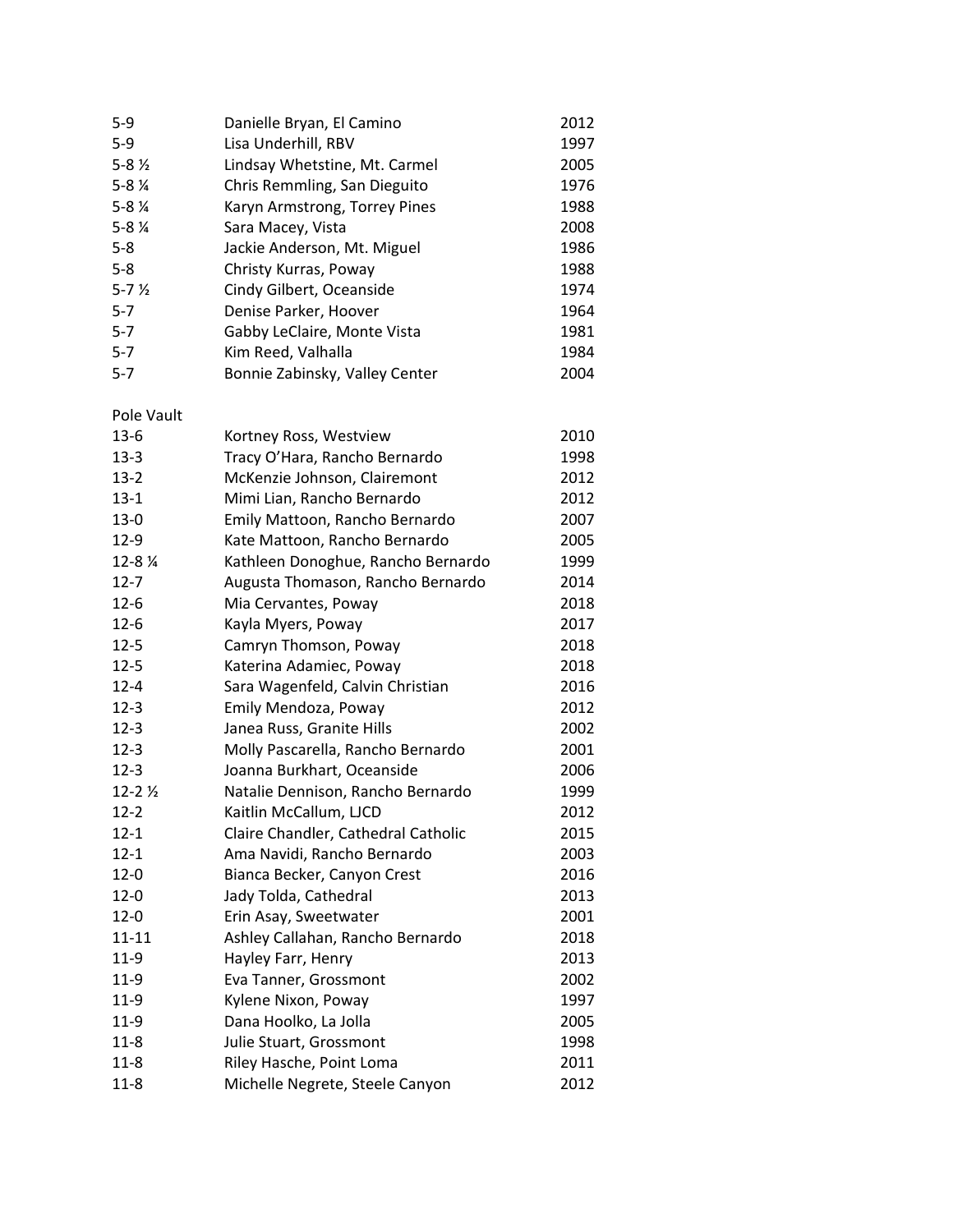| Long Jump           |                                    |      |
|---------------------|------------------------------------|------|
| $20-7$              | Gail Devers, Sweetwater            | 1984 |
| $20 - 6\frac{1}{2}$ | Akiba McKinney, Monte Vista        | 1997 |
| $20 - 5$            | Amy Littlepage, Mt. Miguel         | 1993 |
| $20-02$             | Alysah Hickey, Coronado            | 2018 |
| 19-11 %             | Jasmine Gibbs, El Camino           | 2012 |
| 19-9 $\frac{1}{2}$  | Miche Scott, El Camino             | 2012 |
| $19 - 7$            | Jessica Eggleston, El Camino       | 2003 |
| 19-6 1/2            | Andria Booker, El Camino           | 1998 |
| $19-4$              | Nichelle Strahan, Mt. Miguel       | 1986 |
| $19-4$              | Latanya Canada, Castle Park        | 1987 |
| 19-3 $\frac{1}{2}$  | Debbie Wilford, Castle Park        | 1977 |
| 19-2 $\frac{1}{2}$  | Talisha Dozier, Mt. Miguel         | 2014 |
| $19-2$              | Tamika Brazzel, El Camino          | 2012 |
| $19-12$             | Mya Cross, Steele Canyon           | 2017 |
| 19-1 %              | Jewell Lovelady, Crawford          | 1977 |
| $19-1$              | Laura Stowe, Torrey Pines          | 1987 |
| $19-1$              | LaRonda Hite, Lincoln              | 1997 |
| $19-1$              | Jazmine Scott, Gompers             | 2017 |
| 19-0 %              | Karly Zlatic, La Jolla             | 2013 |
| 19-0 1/2            | Michelle Outlaw, Lincoln           | 1987 |
| 19-0 %              | Jackae Bridges, Mater Dei Catholic | 2009 |
| $19-0$              | Sparkle Anderson, Serra            | 2003 |
| $19-0$              | Nastassja Hall, RBV                | 2002 |
| 18-11 %             | Melinda Forest, Mt. Miguel         | 1993 |
| 18-11 1/2           | Jessica Thomas, El Camino          | 2000 |
| 18-11               | Asia Smith, Mission Hills          | 2016 |
| 18-10 %             | Kim Huey, Santa Fe Christian       | 1985 |
| 18-10 %             | Nedra Dillon, Mission Bay          | 1989 |
| 18-10 $\frac{1}{2}$ | Vanessa Spizewski, RBV             | 2017 |
| 18-10 %             | Holly Stallman, Ramona             | 2016 |
| 18-10 %             | Chris Mose, El Cajon               | 1981 |
| 18-10               | Rochelle Johnson, Henry            | 1989 |
| 18-10               | Carlene Jones, Morse               | 1994 |
| 18-10               | Kasey Kearin, Rancho Bernardo      | 2006 |
| No Wind Information |                                    |      |
| $20 - 11$           | Jasmine Gibbs, El Camino           | 2012 |
| Triple Jump         |                                    |      |
| 41-8 %              | Jackie Anderson, Mt. Miguel        | 1987 |
| $41 - 1$            | Tamika Brazzel, El Camino          | 2012 |
| 40-11 1/2           | Andria Booker, El Camino           | 1998 |
| 40-8 %              | LaFrania West, Grossmont           | 1988 |
| 40-6 3⁄4            | Rochelle Johnson, Henry            | 1989 |
| 40-6 %              | Tamieka Porter, Orange Glen        | 1993 |
| $40 - 4$            | Amy Littlepage, Mt. Miguel         | 1993 |
|                     |                                    |      |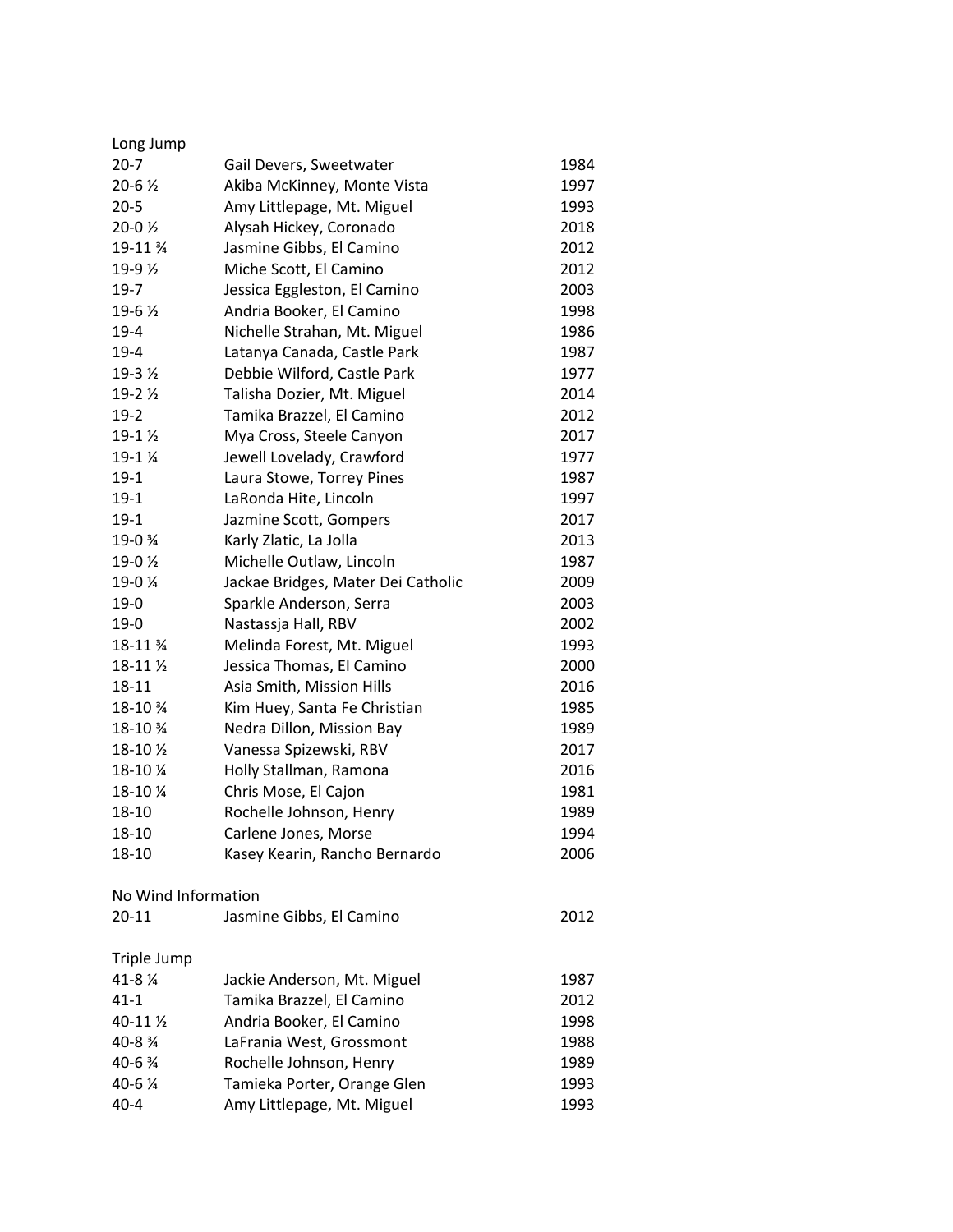| $40 - 4$            | Sparkle Anderson, Serra              | 2003 |
|---------------------|--------------------------------------|------|
| 39-9 %              | Jessica Eggleston, El Camino         | 2002 |
| $39-9$              | Olivia Nash, Calvin Christian        | 2016 |
| $39-7$              | Tamara Espinoza, Hilltop             | 1997 |
| $39-6$              | Gail Devers, Sweetwater              | 1984 |
| 39-4 1/2            | Heather Leidle, RBV                  | 2005 |
| $39 - 4$            | Jazmine Scott, Gompers               | 2018 |
| 39-2 %              | Shadesia Pearman, Mt. Miguel         | 1993 |
| $39 - 2$            | Stacy Thompson, Morse                | 1988 |
| 39-1 %              | Sherita Williams, El Camino          | 1997 |
| $39-1$              | Kasey Kearin, Rancho Bernardo        | 2006 |
| 39-0 %              | Deajanae Harvey, Granite Hills       | 2015 |
| 39-0 %              | Iesha Iwobe, Oceanside               | 2010 |
| 39-0 1/2            | Latanya Agurs, Grossmont             | 1998 |
| 38-11               | Kathy Sorenson, Hilltop              | 1994 |
| $38-9$              | Johnna Noiseaux, Eastlake            | 2014 |
| 38-8 %              | Adrienne Farrington, Rancho Bernardo | 1998 |
| $38 - 8\frac{1}{2}$ | Alexandria Young, Mater Dei          | 2011 |
| $38 - 8$            | Tayler Williams, Escondido           | 2008 |
| $38-7$              | Katina Harrison, Mt. Miguel          | 1991 |
| 38-6 %              | Shirley Anku, RBV                    | 1997 |
| $38-6$              | Mercedes Beckham, Oceanside          | 2017 |
| $38 - 5$            | Shaniqua Reddick, Oceanside          | 2009 |
| 38-3 %              | Angela Sims, El Camino               | 1990 |
| 38-3 1/2            | Casey Whyte, San Pasqual             | 1996 |
| $38-3$              | Sydney Barnes, Olympian              | 2016 |
| $38 - 2\frac{3}{4}$ | Jade Cany, Torrey Pines              | 2017 |
| 38-1 %              | Caitlin Cole, Del Norte              | 2013 |
| $38 - 1\%$          | Monique Van, Steele Canyon           | 2012 |
| 38-1 %              | Cambria Galloway, Cathedral          | 2015 |
| 38-1 %              | Charay Savage, Otay Ranch            | 2006 |
| Shot Put            |                                      |      |
| 49-6                | Kathy Devine, Mission Bay            | 1974 |
| 48-3 1/2            | Laulauga Tausaga, Mt. Miguel         | 2015 |
| $47 - 0$            | Michelle Alice, Del Norte            | 2016 |
| 46-10 1/2           | Aiga Marie Taumua, Sweetwater        | 2001 |
| 45-10 %             | Breanna Jemison, Carlsbad            | 2011 |
| 45-0 %              | Tracy Crawford, Southwest            | 1986 |
| 44-9                | Carrie Johnson, Fallbrook            | 2002 |
| $44 - 5$            | Nu'u Tuilefano, El Camino            | 2018 |
| $44 - 0$            | Raeanna Makihele, San Marcos         | 2002 |
| 43-10 %             | Laura Hughes, Orange Glen            | 1988 |
| 43-10               | Jakayla Daniels, El Camino           | 2012 |
| 43-8 1/2            | Kiely Osby, Escondido                | 2014 |
| 43-8 1/2            | Candace Hill, Hoover                 | 1999 |
| 43-7                | Brandy Dyer, Vista                   | 2008 |
| $43-6$              | Jennifer Bingham, Steele Canyon      | 2009 |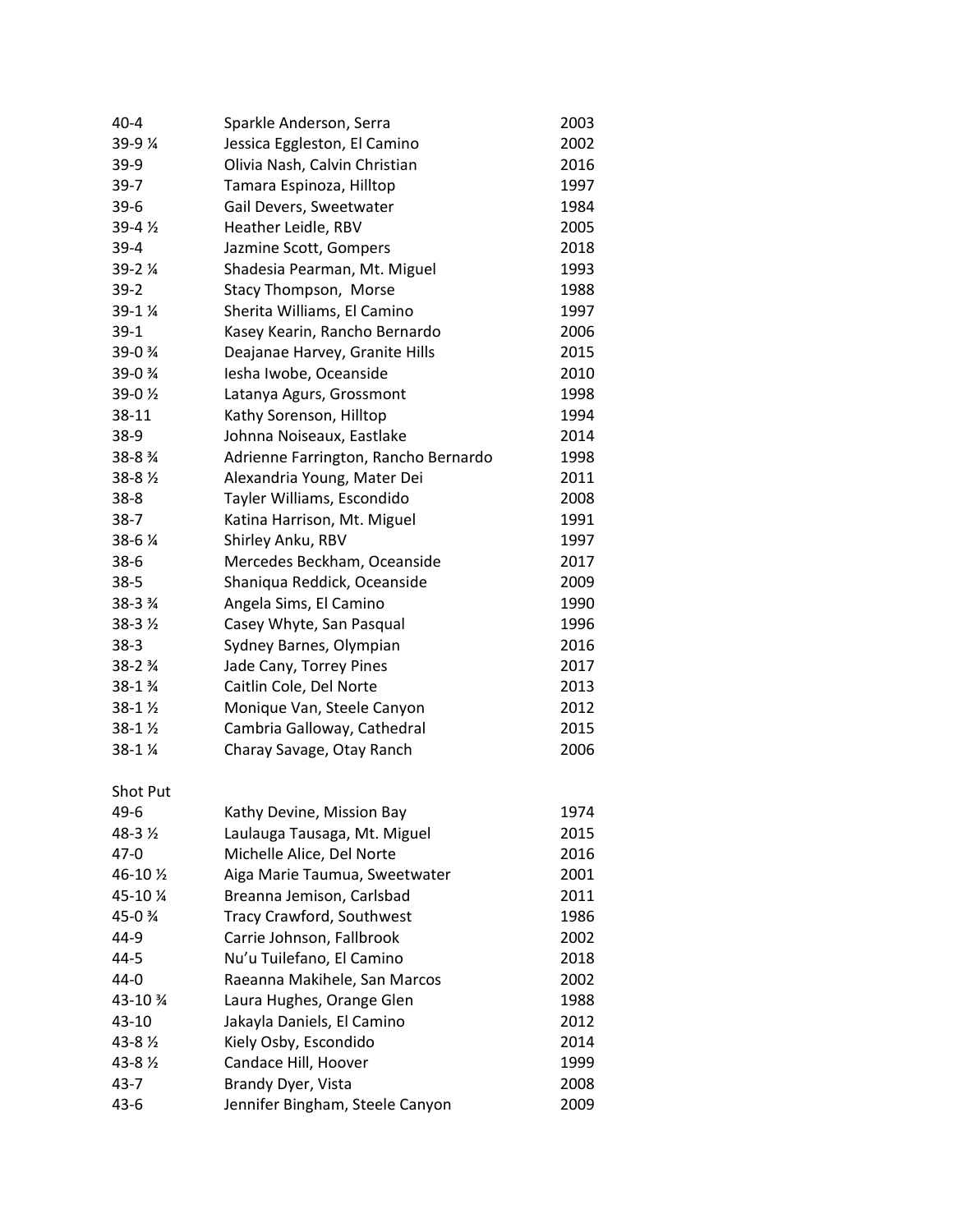| $43 - 2\frac{1}{2}$    | Grace Ward, Hoover             | 2013 |
|------------------------|--------------------------------|------|
| 43-2 1/2               | Kartsi Leppaluoto, Madison     | 1986 |
| 43-2 %                 | Kristina Mataafa, Orange Glen  | 1992 |
| $43 - 2$               | Fernanda deOliveria, Henry     | 1993 |
| 43-1 %                 | Jennifer Viavia, Madison       | 1988 |
| 43-1 %                 | Uia Tupuolo, Vista             | 2004 |
| 42-11 1/2              | Susan Compton, Marian          | 1980 |
| 42-10 1/2              | Dereka Winters, El Camino      | 2005 |
| 42-8 %                 | Mulu Tosi, Morse               | 1989 |
| $42 - 7$               | Nneka Anyanwu, Westview        | 2011 |
| $42 - 5\frac{1}{2}$    | Mariah Counts, Poway           | 2011 |
| $42 - 3$               | Vanessa Sierra, El Capitan     | 2013 |
| $42 - 3$               | Michelle Campbell, Crawford    | 1987 |
| $42 - 21/4$            | Amanda Phelps, El Camino       | 2008 |
| $42 - 2$               | Amber Hood, Morse              | 2001 |
| $42 - 1$ $\frac{1}{4}$ | Rachel Alesi, Christian        | 2012 |
| $42 - 0$               | Michelle Altice, Del Norte     | 2015 |
| $41 - 10$              | Emily Aragon, Escondido        | 2009 |
| $41-9$                 | Whitney DeWeese, RBV           | 2004 |
| 41-8 %                 | Liz Mueller, Vista             | 1980 |
| 41-8 %                 | Fran Hunkin, Vista             | 2004 |
|                        |                                |      |
| <b>Discus</b>          |                                |      |
| 167-3                  | Laulauga Tausaga, Mt. Miguel   | 2016 |
| 162-0                  | Lori Parker, Ramona            | 1986 |
| 158-3                  | Alexa Evans, West Hills        | 2011 |
| 156-2                  | Tracy Crawford, Southwest      | 1986 |
| $152 - 8$              | Candace Hill, Hoover           | 2000 |
| $151 - 2$              | Nu'u Tuilefano, El Camino      | 2018 |
| $151 - 1$              | Kristina Mataafa, Orange Glen  | 1992 |
| 149-2                  | Rachel Alesi, Christian        | 2012 |
| 148-11                 | Breanna Jemison, Carlsbad      | 2012 |
| 147-9                  | Susan Compton, Marian          | 1980 |
| 146-8                  | Michelle Altice, Del Norte     | 2016 |
| 146-8                  | Cissy Laughlin, Torrey Pines   | 1981 |
| 146-8                  | Jessica Byrne, Ramona          | 1998 |
| 146-7                  | Terri Mann, Pt. Loma           | 1986 |
| 146-0                  | Dereka Winters, El Camino      | 2005 |
| 145-9                  | Jakayla Daniels, El Camino     | 2012 |
| 145-5                  | Bertha Sola, Morse             | 2016 |
| $145 - 1$              | Daniella Thu, Monte Vista      | 2005 |
| 144-5                  | Whitney DeWeese, RBV           | 2003 |
| 144-4                  | Christine Oleksow, Monte Vista | 1989 |
| 144-3                  | Scia Maumausolo, Mt. Carmel    | 1992 |
| 143-8                  | Carrie Johnson, Fallbrook      | 2001 |
| 143-5                  | Brandy Dyer, Vista             | 2007 |
| 143-4                  | Nneka Anyanwu, Westview        | 2010 |
| 142-7                  | Liz Mueller, Vista             | 1980 |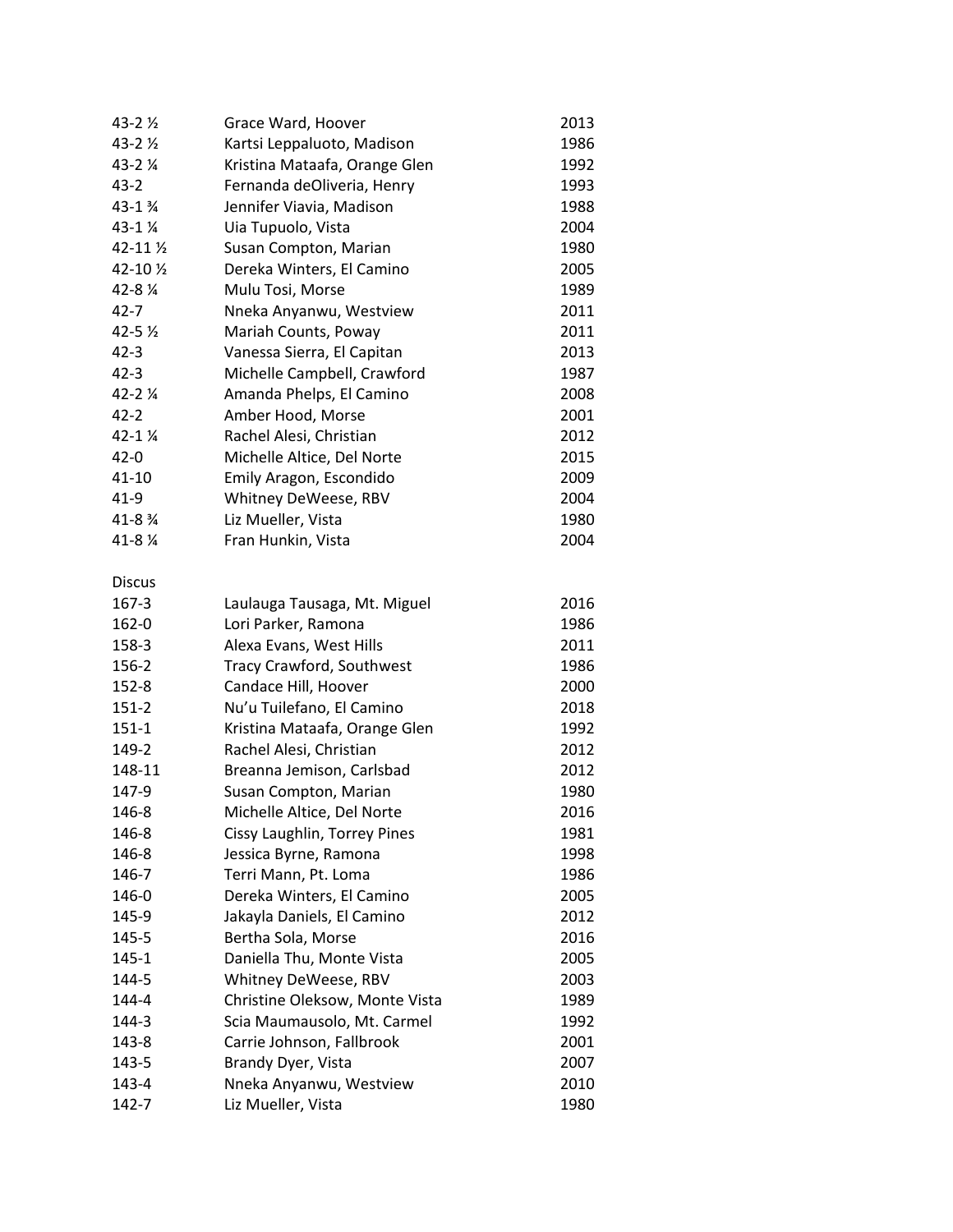| 142-6     | Jameena Hunt, Morse          | 2006 |
|-----------|------------------------------|------|
| 142-4     | Jackie Turpin, Santana       | 2002 |
| 142-4     | Christina Magana, Fallbrook  | 1996 |
| $142 - 1$ | Katrina Crouch, El Capitan   | 1997 |
| 141-9     | Whitney DeWeese, RBV         | 2002 |
| 141-8     | Erin McGrath, Eastlake       | 1997 |
| 140-11    | Breanna Makihele, San Marcos | 2002 |

## **State Champions**

| 100 Meters<br>1984<br>1974 | Gail Devers, Sweetwater<br>Janice Wiser, La Jolla | 11.51<br>10.8v |
|----------------------------|---------------------------------------------------|----------------|
| 200 Meters                 |                                                   |                |
| 2000                       | Monique Henderson, Morse                          | 23.19          |
| 1974                       | Janice Wiser, La Jolla                            | 24.2v          |
| 400 Meters                 |                                                   |                |
| 2001                       | Monique Henderson, Morse                          | 51.34          |
| 2000                       | Monique Henderson, Morse                          | 50.74          |
| 1999                       | Monique Henderson, Morse                          | 52.87          |
| 1998                       | Monique Henderson, Morse                          | 53.41          |

| 800 Meters   |                                |          |
|--------------|--------------------------------|----------|
| 1986         | Laura Chapel, University City  | 2:08.66  |
|              |                                |          |
| 1,600 Meters |                                |          |
| 2009         | Sammy Silva, Our Lady of Peace | 4:47.67  |
| 1993         | Milena Glusac, Fallbrook       | 4:50.83  |
| 1989         | Kira Jorgensen, RBV            | 4:49.55  |
| 1988         | Kira Jorgensen, RBV            | 4:49.54  |
| 1987         | Kira Jorgensen, Vista          | 4:45.98  |
| 1986         | Darcy Arreola, Grossmont       | 4:45.13  |
|              |                                |          |
| 3,200 Meters |                                |          |
| 2010         | Molly Grabill, Rancho Bernardo | 10:20.25 |
| 2003         | Claire Rethmeier, San Pasqual  | 10:27.32 |
| 1993         | Milena Glusac, Fallbrook       | 10:42.68 |
| 1992         | Milena Glusac, Fallbrook       | 10:28.62 |
|              |                                |          |
| 100 Hurdles  |                                |          |
| 1984         | Gail Devers, Sweetwater        | 13.41    |
|              |                                |          |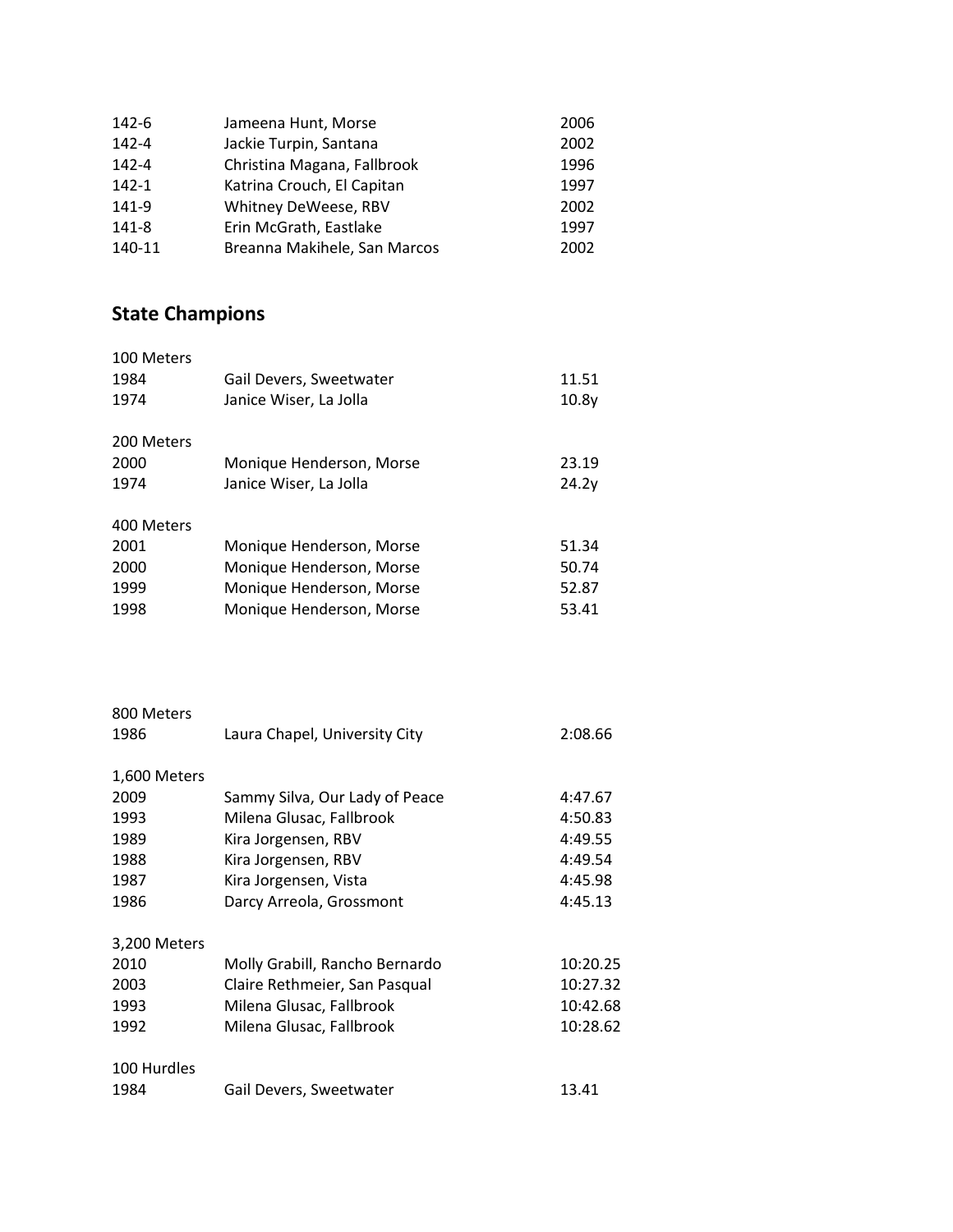| 300 Hurdles     |                                    |                     |
|-----------------|------------------------------------|---------------------|
| 2014            | Hannah-Labrie Smith, Cathedral     | 41.67               |
| 1991            | Erin Blunt, San Pasqual            | 43.02               |
| 400 Meter Relay |                                    |                     |
| 1977            | Crawford                           | 46.14y              |
| High Jump       |                                    |                     |
| 2007            | Whitney Sisler, La Costa Canyon    | $5 - 10$            |
| 1987            | Lynn Patrick, Serra                | $5 - 10$            |
| 1978            | Sue McNeal, Carlsbad               | $5 - 10$ %          |
| Pole Vault      |                                    |                     |
| 2010            | Kortney Ross, Westview             | $13-6$              |
| 2009            | Kortney Ross, Westview             | $13 - 4$            |
| 2008            | Emily Mattoon, Rancho Bernardo     | $12 - 6$            |
| 1999            | Kathleen Donoghue, Rancho Bernardo | 12-8 %              |
| 1998            | Tracy O'Hara, Rancho Bernardo      | 12-8                |
| Long Jump       |                                    |                     |
| 2018            | Alysah Hickey, Coronado            | 19-9 %              |
| 1983            | Gail Devers, Sweetwater            | $19-6$              |
| 1981            | Chris Mose, El Cajon Valley        | 18-10 %             |
| Triple Jump     |                                    |                     |
| 1994            | Tamieka Porter, Orange Glen        | $38-11\frac{1}{2}$  |
| 1998            | Andria Booker, El Camino           | 40-0 %              |
| 1997            | Andria Booker, El Camino           | $40 - 0$            |
| Shot Put        |                                    |                     |
| 2011            | Breana Jemison, Carlsbad           | 45-10 %             |
| 1975            | Kathy Devine, Mission Bay          | $42 - 3\frac{3}{4}$ |
| 1974            | Kathy Devine, Mission Bay          | $47 - 4\frac{1}{2}$ |
| <b>Discus</b>   |                                    |                     |
| 1986            | Tracy Crawford, Southwest          | 156-2               |
| 1976            | Kathy Middleton, Poway             | 134-5               |